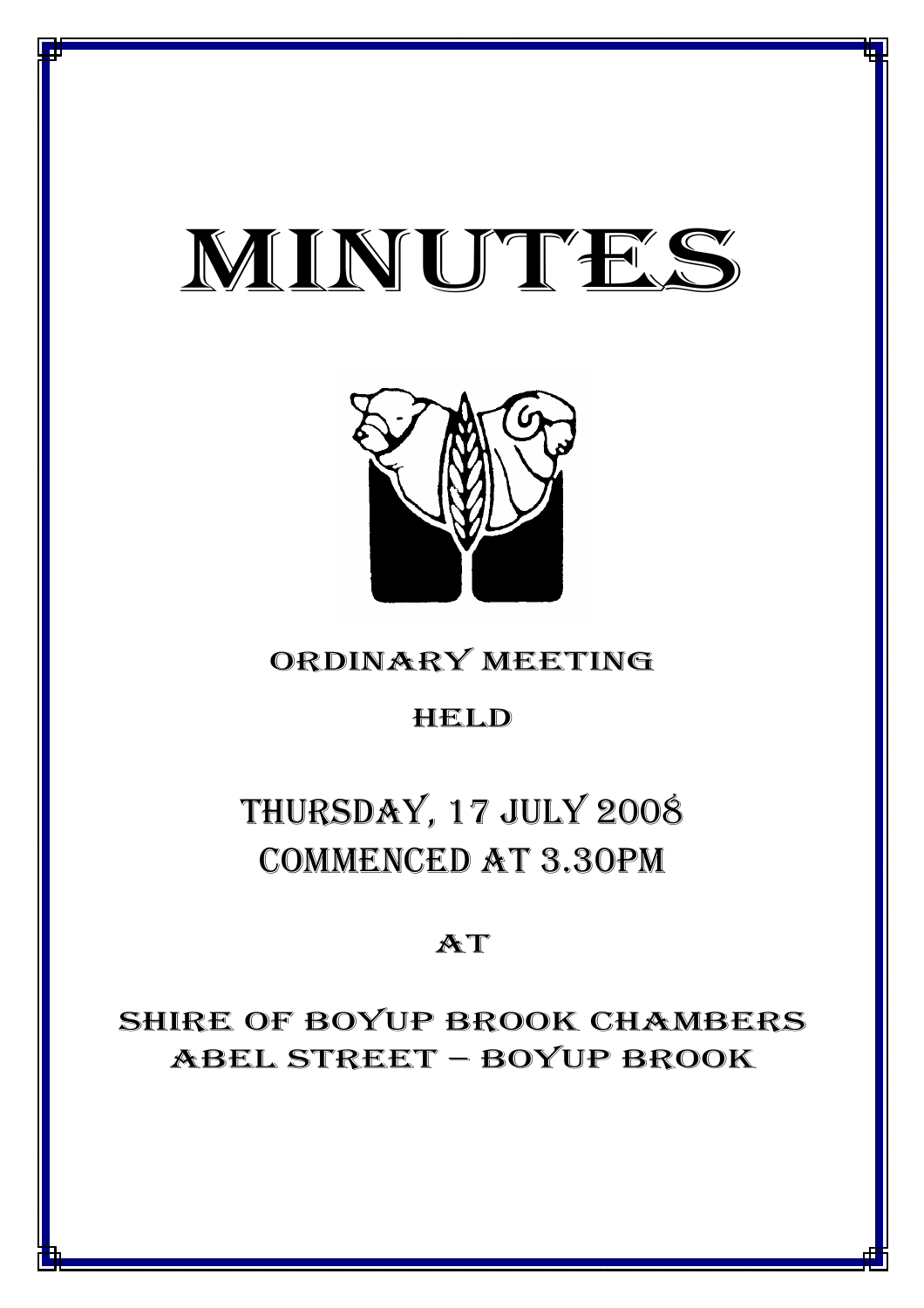## **TABLE OF CONTENTS**

| $\mathbf 1$    |     | RECORD OF ATTENDANCE/APOLOGIES/LEAVE OF ABSENCE PREVIOUSLY APPROVED 3         |  |
|----------------|-----|-------------------------------------------------------------------------------|--|
| 2.             |     |                                                                               |  |
| 3.             |     |                                                                               |  |
| 4.             |     |                                                                               |  |
| 5.             |     |                                                                               |  |
| 6              |     |                                                                               |  |
| $\overline{7}$ |     |                                                                               |  |
|                | 7.1 |                                                                               |  |
|                | 7.2 | 7.2.1<br>7.2.2                                                                |  |
|                | 7.3 | 7.3.1<br>7.3.2<br>7.3.3<br>7.3.4<br>7.3.5<br>7.3.6<br>7.3.7<br>7.3.8<br>7.3.9 |  |
| 8              |     |                                                                               |  |
| 9              |     |                                                                               |  |
| 10             |     | URGENT BUSINESS - BY APPROVAL OF THE PRESIDENT OR A MAJORITY OF COUNCILLORS   |  |
| 11             |     |                                                                               |  |
| 12             |     |                                                                               |  |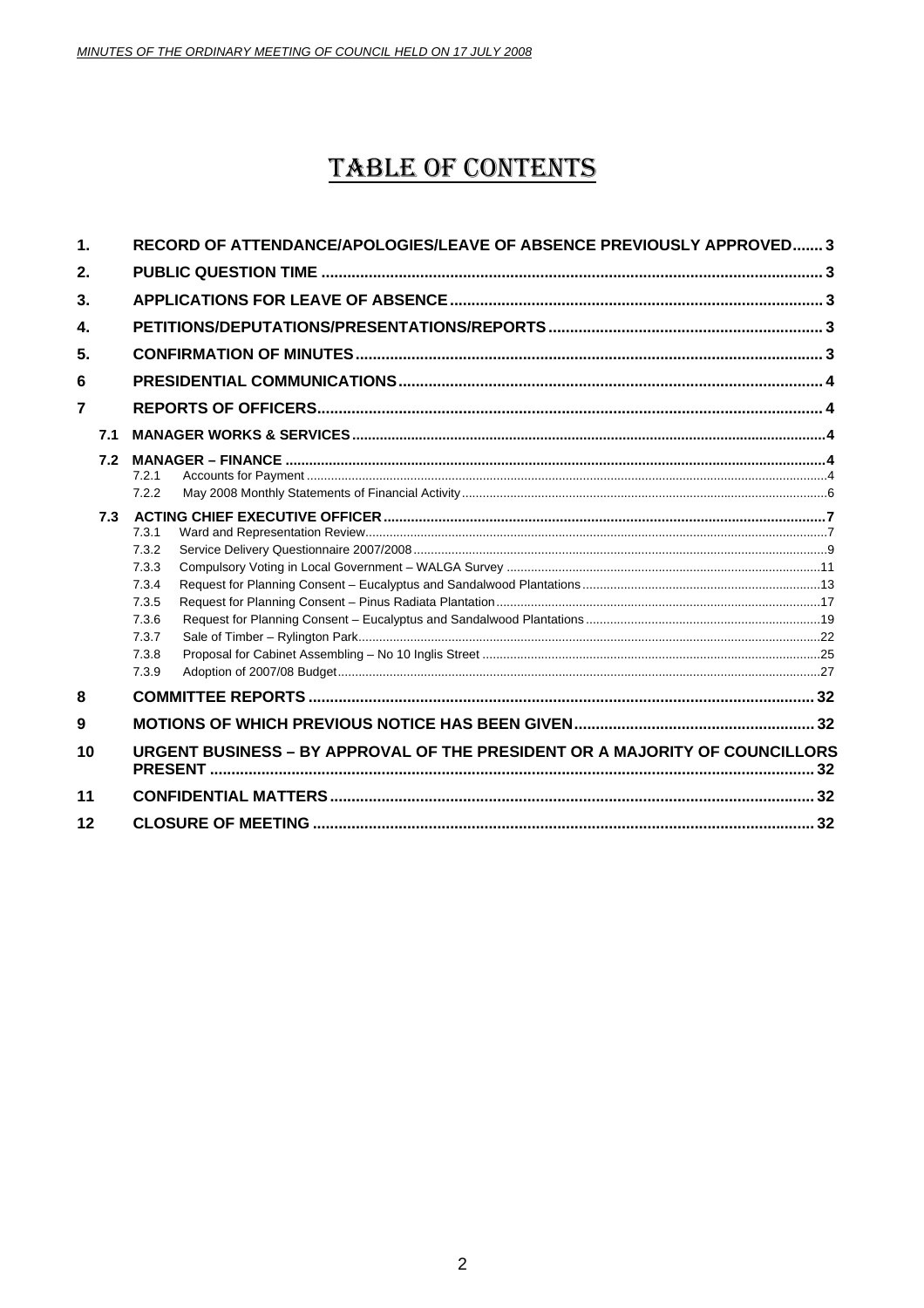#### **1. RECORD OF ATTENDANCE/APOLOGIES/LEAVE OF ABSENCE PREVIOUSLY APPROVED**

3.30pm – The Presiding person, Cr Roger Downing, opened the meeting.

1.1 **Attendance** 1.2

Cr R Downing – Shire President Cr P Marshall – Deputy Shire President Cr S Broadhurst Cr E Muncey Cr A Piper Cr M Giles

- STAFF: Mr Pascoe Durtanovich (Acting Chief Executive Officer) Mr Keith Jones (Manager of Finance)
- 1.3 Apologies
- 1.4 Leave of Absence

Cr B O'Hare Cr T Ginnane Cr K Lamshed

#### **2. PUBLIC QUESTION TIME**

2.1 Response to Previous Public Questions Taken on Notice

Nil

2.2 Public Question Time

Nil

#### **3. APPLICATIONS FOR LEAVE OF ABSENCE**

Nil

#### **4. PETITIONS/DEPUTATIONS/PRESENTATIONS/REPORTS Cr Broadhurst – Townscape/Entry Statements**

Address Council on the process leading up to the decision to the purchase of entry statements. Commented on the Tooby report and the recommendations therein for the position (location) of the entry statements.

Referred to the aims and objectives of the draft strategic plan in respect to area promotion, tourism and employment. Asked Council to consider funding the remaining two entry statements.

#### **5. CONFIRMATION OF MINUTES**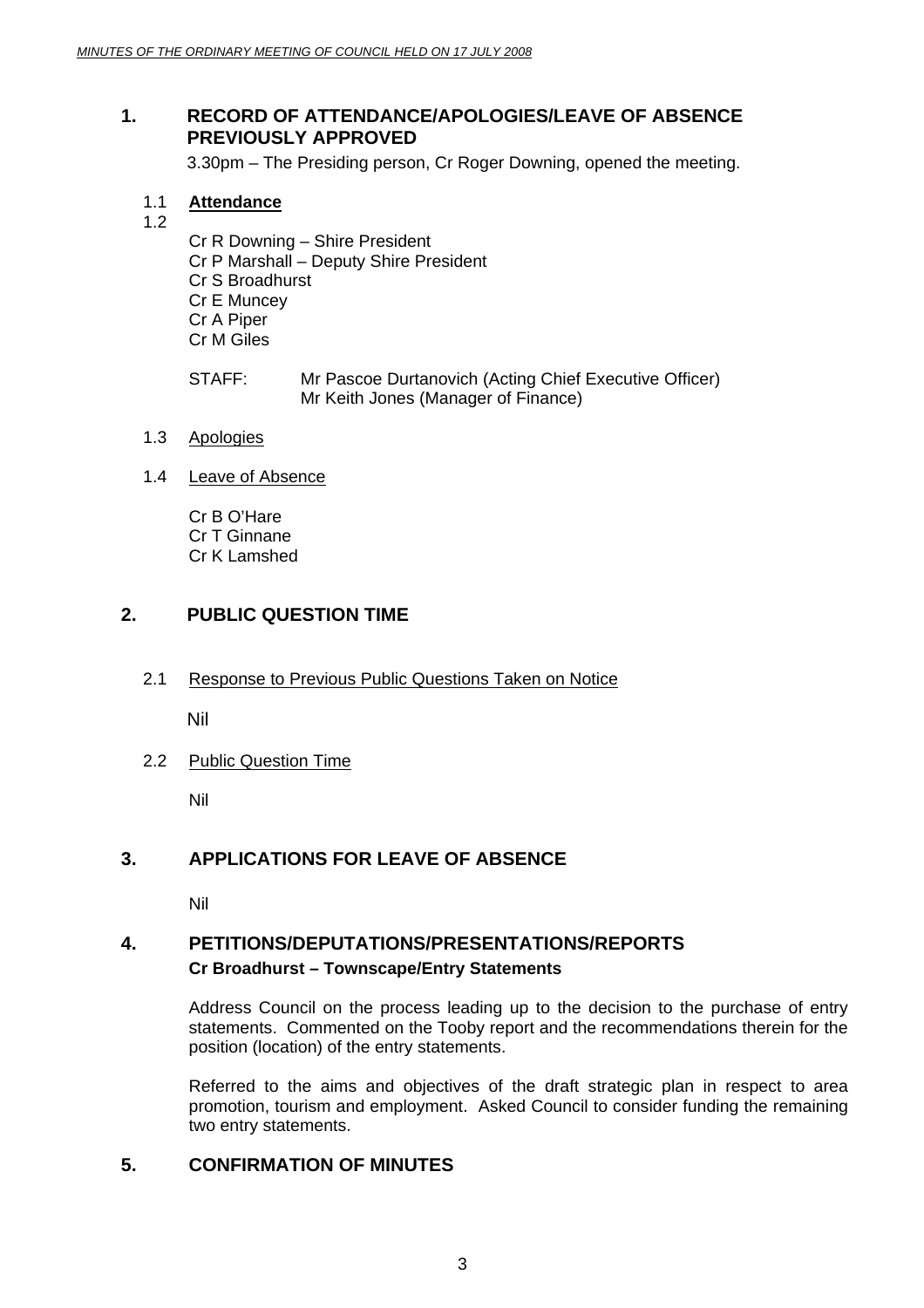#### 5.1 **Ordinary Council Meeting 17 July 2008.**

## **COUNCIL DECISION & OFFICER RECOMMENDATION**  MOVED: Cr Piper SECONDED: Cr Muncey That the minutes of the Ordinary Meeting of Council held on Thursday 19 June 2008, be confirmed as an accurate record.

CARRIED 6/0 Res 106/08

#### **6 PRESIDENTIAL COMMUNICATIONS**

28 June 2008 – Represented the Shire at the Boyup Brook Lions changeover night.

1 to 4 May – Attended FESA funded seminar "Emergency Management for Local Government"

5 May – Represented the Shire at Mrs Grace Cavanagh's 108 Birthday Party and presented her with flowers and a card.

11 May 2008 – Attended Funeral Service for Mr John Muddle.

15 May 2008 – With Deputy President and Acting Chief Executive Officer had discussion with the Chairman of Rylington Park Management Committee, Mr Mathew Nield.

16 May 2008 – Attended Funeral Service for Mr Charlie Hughes.

17 May 2008 – Attended Memorial Service for Mrs Grace Cavanagh.

#### **7 REPORTS OF OFFICERS**

#### 7.1 **MANAGER WORKS & SERVICES**

Nil

#### 7.2 **MANAGER – FINANCE**

#### 7.2.1 **Accounts for Payment**

| <b>Location:</b>                | Not applicable                   |
|---------------------------------|----------------------------------|
| <b>Applicant:</b>               | Not applicable                   |
| <i>File:</i>                    | FM/1/002                         |
| Disclosure of Officer Interest: | None                             |
| Date:                           | 11 July 2008                     |
| Author:                         | Keith Jones – Manager of Finance |
| <b>Authorizing Officer:</b>     | Not applicable                   |
| Attachments:                    | Yes – List of Accounts Paid      |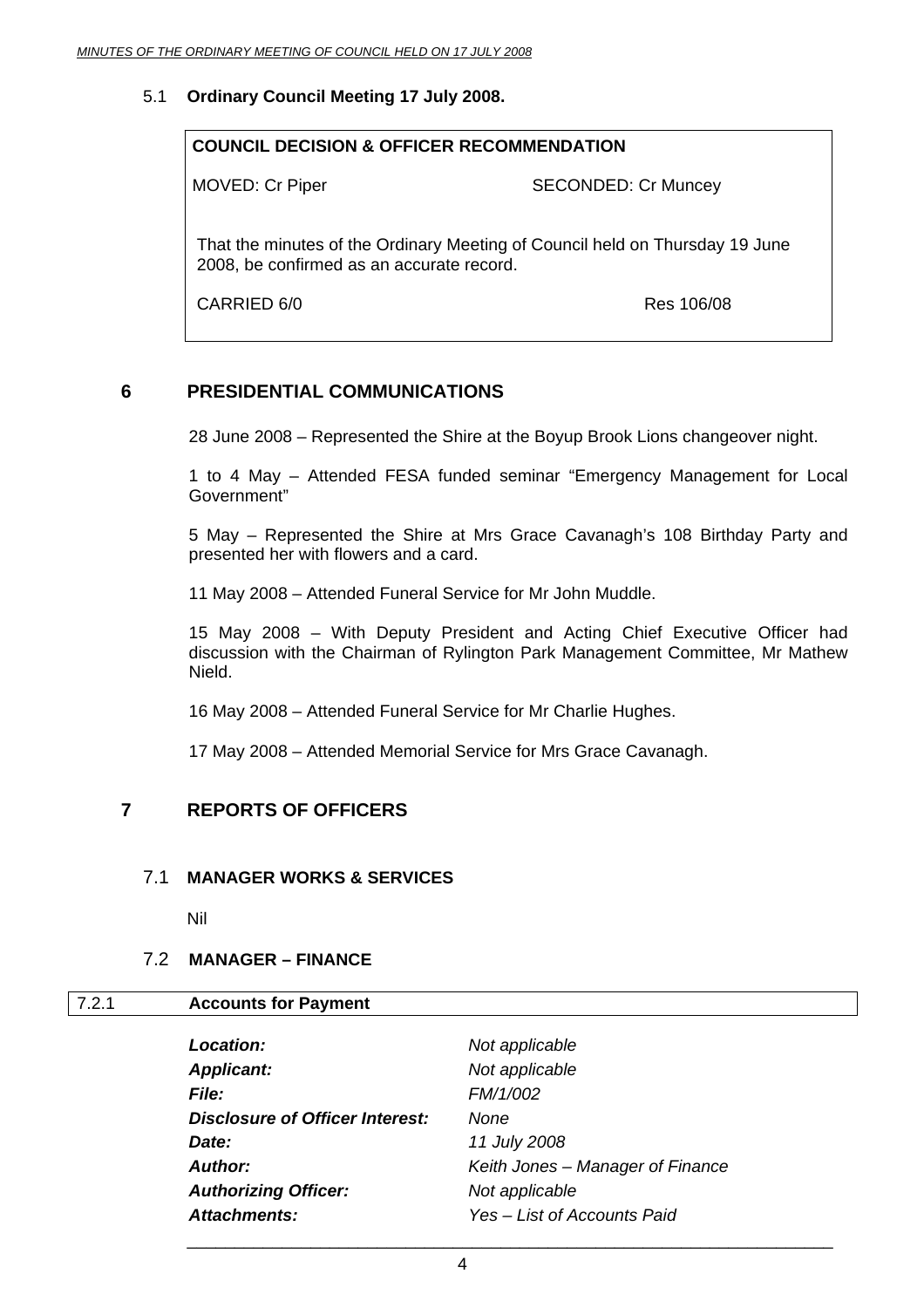#### **SUMMARY**

Report recommends the acceptance and approval of the Schedule of Accounts for Payment.

#### **BACKGROUND**

Invoices have been received during the month of June 2008.

#### **COMMENT**

Accounts are presented for consideration (see appendix 7.2.1) or where paid by direct debit pursuant to the Council's "Authorisation to Make Payments" policy.

#### **CONSULTATION**

Nil

#### **STATUTORY ENVIRONMENT**

 Local Government (Financial Management) Regulations Act 1009, Regulation 12; and Regulations 13(3) (a) (b); 13(1); and 13(4).

#### **POLICY IMPLICATIONS**

Accounts are presented for consideration or where paid by direct debit pursuant to the Council's "Authorisation to Make Payments" policy.

#### **FINANCIAL IMPLICATIONS**

Account payments are in accordance with the adopted budget for 2007/08 or authorized by separate resolution.

#### **STRATEGIC IMPLICATIONS**

Nil

#### **VOTING REQUIREMENTS**

Simple Majority

| <b>COUNCIL DECISION AND OFFICER RECOMMENDATION</b>                                                                                               |                                                         |                                                         |  |
|--------------------------------------------------------------------------------------------------------------------------------------------------|---------------------------------------------------------|---------------------------------------------------------|--|
|                                                                                                                                                  | MOVED: Cr Muncey                                        | SECONDED: Cr Giles                                      |  |
| That the accounts for June 2008 as presented totaling \$502,780.52 as-<br>Cheque voucher numbers 16923 -16975 totaling \$181,112.12<br>1.<br>and |                                                         |                                                         |  |
| 2.                                                                                                                                               | Municipal Account totaling \$321,694.40<br>be endorsed. | Accounts paid by direct electronic payments through the |  |
| CARRIED 6/0<br>Res 107/08                                                                                                                        |                                                         |                                                         |  |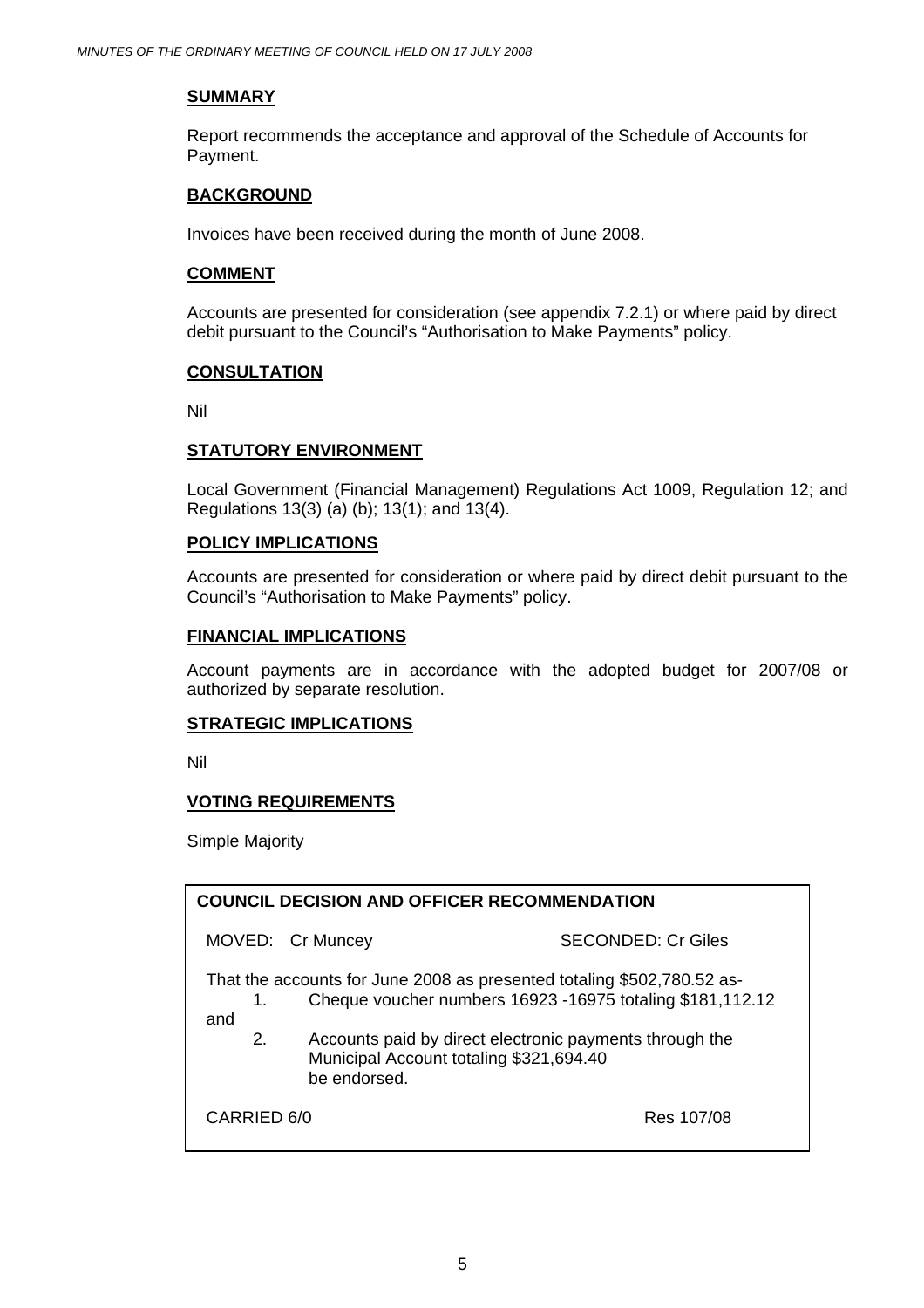#### 7.2.2 **May 2008 Monthly Statements of Financial Activity**

| Location:                                                     | Not applicable                                                                       |
|---------------------------------------------------------------|--------------------------------------------------------------------------------------|
| <b>Applicant:</b>                                             | ΝA                                                                                   |
| <i>File:</i>                                                  | FM/10/003                                                                            |
| <b>Disclosure of Officer Interest:</b>                        | None                                                                                 |
| Date:                                                         | 11 July 2008                                                                         |
| Author:<br><b>Authorizing Officer:</b><br><b>Attachments:</b> | Keith Jones - Manager of Finance<br>Not applicable<br><b>Yes - Financial Reports</b> |
|                                                               |                                                                                      |

#### **SUMMARY**

Report recommends Council receive the Balance Sheet and Operating Statement for the month ended 31 May 2008, and Investment Schedule for the month ended 30 June 2008.

#### **BACKGROUND**

Section 6.4 of the Local Government Act 1995 places financial reporting obligations on local government operations.

Regulation 34 (1)–(4) of the Local Government (Financial Management) Regulations 1996 requires the local government to prepare a 'Monthly Statement of Financial Activity'.

The regulations also prescribe the content of the report.

The reports are attached – see appendix 7.2.2

#### **COMMENT**

Nil

#### **CONSULTATION**

Nil

#### **STATUTORY ENVIRONMENT**

Local Government (Financial Management) Regulations 1996, s34 (1) (a) Local Government (Financial Management) Regulations 1996, s19 (1) (2) (a) (b) Local Government (Financial Management) Regulations 1996, s34 (2) (a) (b)

#### **POLICY IMPLICATIONS**

Nil

#### **FINANCIAL IMPLICATIONS**

Nil

#### **STRATEGIC IMPLICATIONS**

Nil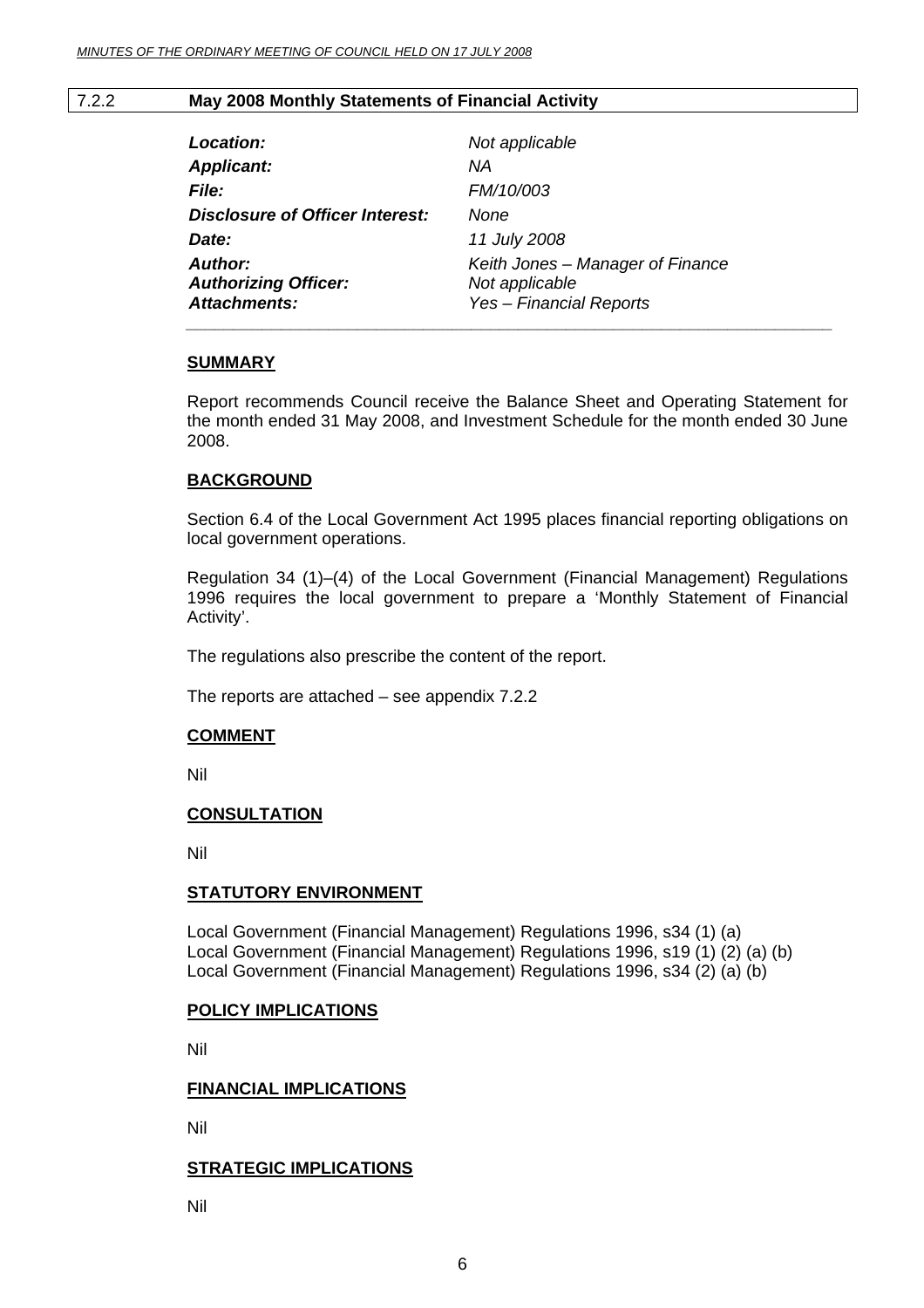#### **VOTING REQUIREMENTS**

Simple Majority

| <b>COUNCIL DECISION &amp; OFFICER RECOMMENDATION</b>                                     |                           |  |
|------------------------------------------------------------------------------------------|---------------------------|--|
| <b>MOVED: Cr Broadhurst</b>                                                              | <b>SECONDED: Cr Giles</b> |  |
| That the May 2008 Monthly Statements of Financial Activity as presented, be<br>received. |                           |  |
| CARRIED 6/0                                                                              | Res 108/08                |  |

#### 7.3 **ACTING CHIEF EXECUTIVE OFFICER**

#### 7.3.1 **Ward and Representation Review**

| Location:                              | Shire of Boyup Brook                   |
|----------------------------------------|----------------------------------------|
| <b>Applicant:</b>                      | <b>Local Government Advisory Board</b> |
| <b>File:</b>                           | GO/11/001                              |
| <b>Disclosure of Officer Interest:</b> | None                                   |
| Date:                                  | $27th$ June 2008                       |
| <b>Author:</b>                         | Pascoe Durtanovich - Acting CEO        |
| <b>Authorizing Officer:</b>            | Not applicable                         |
| <b>Attachments:</b>                    | Yes - Discussion Paper                 |

 $\bar{a}$  ,  $\bar{a}$  ,  $\bar{a}$  ,  $\bar{a}$  ,  $\bar{a}$  ,  $\bar{a}$  ,  $\bar{a}$  ,  $\bar{a}$  ,  $\bar{a}$  ,  $\bar{a}$  ,  $\bar{a}$  ,  $\bar{a}$  ,  $\bar{a}$  ,  $\bar{a}$  ,  $\bar{a}$  ,  $\bar{a}$  ,  $\bar{a}$  ,  $\bar{a}$  ,  $\bar{a}$  ,  $\bar{a}$  ,  $\bar{a}$  ,  $\bar{a}$  ,

#### **SUMMARY**

The public comment period for the Ward and Representation review has concluded. This report recommends that the status quo remain.

#### **BACKGROUND**

At the Ordinary Council meeting held on the 21<sup>st</sup> February 2008, following advice from the Local Government Advisory Board, Council resolved as follows:-

*"That the Chief Executive Officer prepare and place an advertisement in the Boyup Brook Gazette, inviting public comments on the existing ward representation for the Shire of Boyup Brook, including the following:-* 

- *Community of interest*
- *Physical and topographic features*
- *Demographic trends*
- *Economic factors and*
- *the ratio of Councillors to elect in the various wards."*

For further consideration by Council.

A discussion paper was prepared and public comment was invited through the local print media.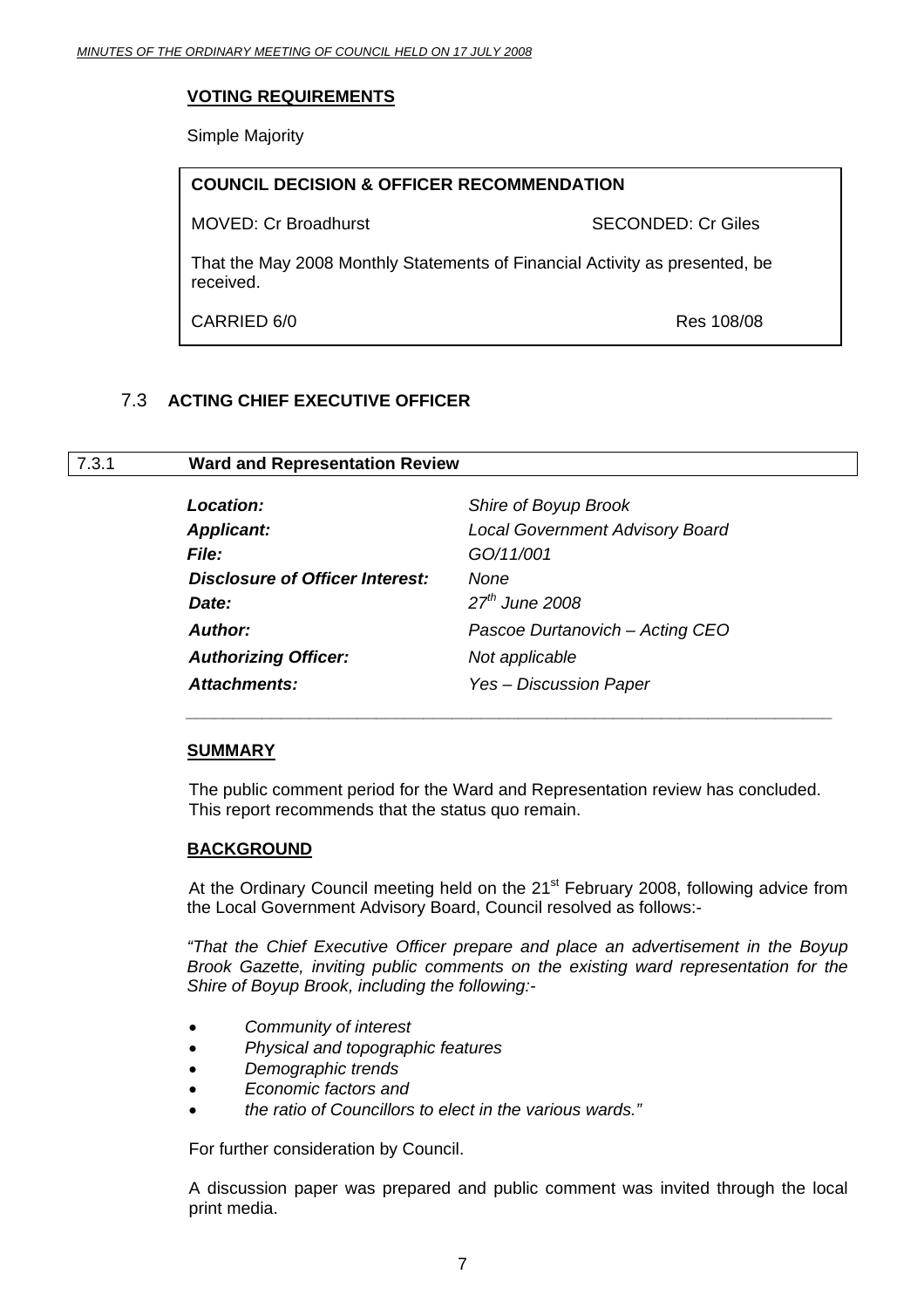At the conclusion of the advertising period no submissions/comments were received.

#### **COMMENT**

The review process involved a number of steps:

- Council resolved to undertake the review.
- Public submission period opened.
- Information provided to the community for discussion.
- Public submission period closes.
- Council considers submissions.
- Council submits a report to the Local Government Advisory Board for its consideration.
- If changes are proposed the Local Government Advisory Board submits the proposal to the Minister for Local Government.

If any changes are approved the aim is to have them in place in time for the annual election in 2009.

When considering changes to Wards and representation, Schedule 2.2 of the Local Government Act specifies factors that must be taken into account by a Local Government as part of the review process.

- 1. Community of Interest.
- 2. Physical and topographic features.
- 3. Demographic trends.
- 4. Economic Factors.
- 5. Ratio of Councillors to electors in the various Wards.

The existing situation satisfies factors 1 to 4 above. Factor 5 does not meet the Boards/Ministers criteria however given the minimal variation in numbers required to achieve a balanced representation, that is % ratio deviation being within plus or minus 10%, compared to the effort and expense of amending ward boundaries, it is suggested that Council advise the Local Government Advisory board that the status quo should remain.

#### **CONSULTATION**

Notice calling for submissions was advertised in the Mayanup/Bridgetown Times on three occasions and in the Boyup Brook Gazette on one occasion.

#### **STATUTORY OBLIGATIONS**

Section 2.2 and schedule 2.2 of the Local Government Act.

#### **POLICY IMPLICATIONS**

Nil

#### **BUDGET/FINANCIAL IMPLICATIONS**

Advertising Costs - \$100

#### **STRATEGIC IMPLICATIONS**

Nil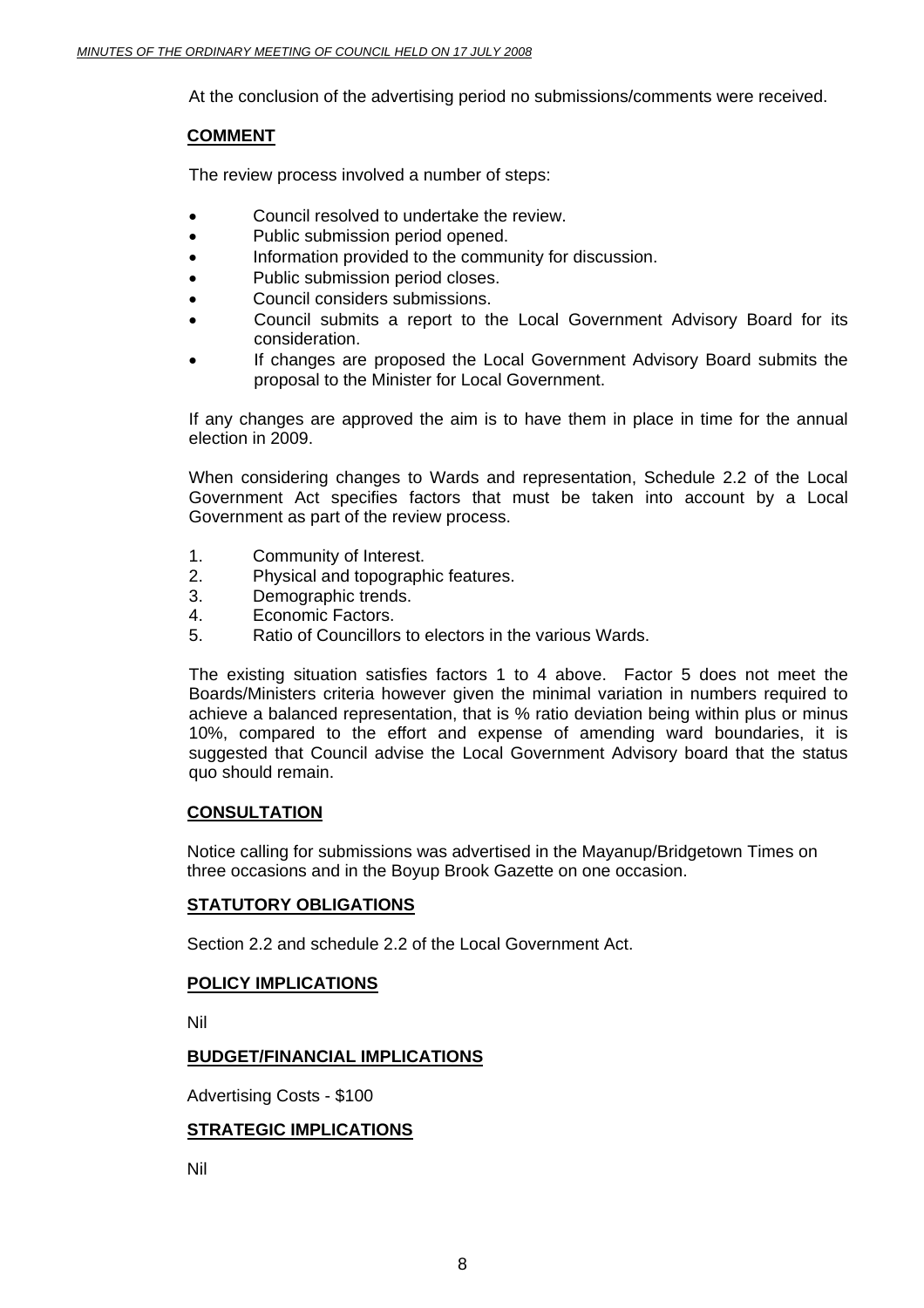#### **SUSTAINABILITY IMPLICATIONS**

#### ¾ **Environmental:**

There are no known environmental issues.

#### ¾ **Economic:**

There are no known significant economic issues.

#### ¾ **Social:**

There are no known significant social issues.

#### **VOTING REQUIREMENTS**

Absolute Majority.

#### **COUNCIL DECISION & OFFICER RECOMMENDATION**

MOVED: Cr Marshall SECONDED: Cr Piper

In accordance with schedule 2.2 (9) of the Local Government Act 1995 it is recommended to the Local Government Advisory Board that given the existing ward boundaries satisfy the assessment factors and the minimal number of electors influencing the Councillor/Elector ratio deviation, the existing Shire of Boyup Brook Ward Boundaries and representation be retained.

CARRIED BY ABSOLUTE MAJORITY 6/0 Res 109/08

#### 7.3.2 **Service Delivery Questionnaire 2007/2008**

| <b>Location:</b>                | Shire of Boyup Brook           |
|---------------------------------|--------------------------------|
| <b>Applicant:</b>               | Not applicable                 |
| <i>File:</i>                    | CU/16/001                      |
| Disclosure of Officer Interest: | None                           |
| Date:                           | $26th$ June 2008               |
| Author:                         | Pascoe Durtanovich, Acting CEO |
| <b>Authorizing Officer:</b>     | Not applicable                 |
| <b>Attachments:</b>             | Yes - Questionnaire            |
|                                 | <b>Survey Summary</b>          |

#### **SUMMARY**

The 2008 service delivery satisfaction survey was completed in May 2008.

 $\overline{\phantom{a}}$  , and the contract of the contract of the contract of the contract of the contract of the contract of the contract of the contract of the contract of the contract of the contract of the contract of the contrac

This report summarizes the results.

#### **BACKGROUND**

Under the Local Government Act 1995 Council has an obligation to provide good governance and monitor its performance in the delivery of services.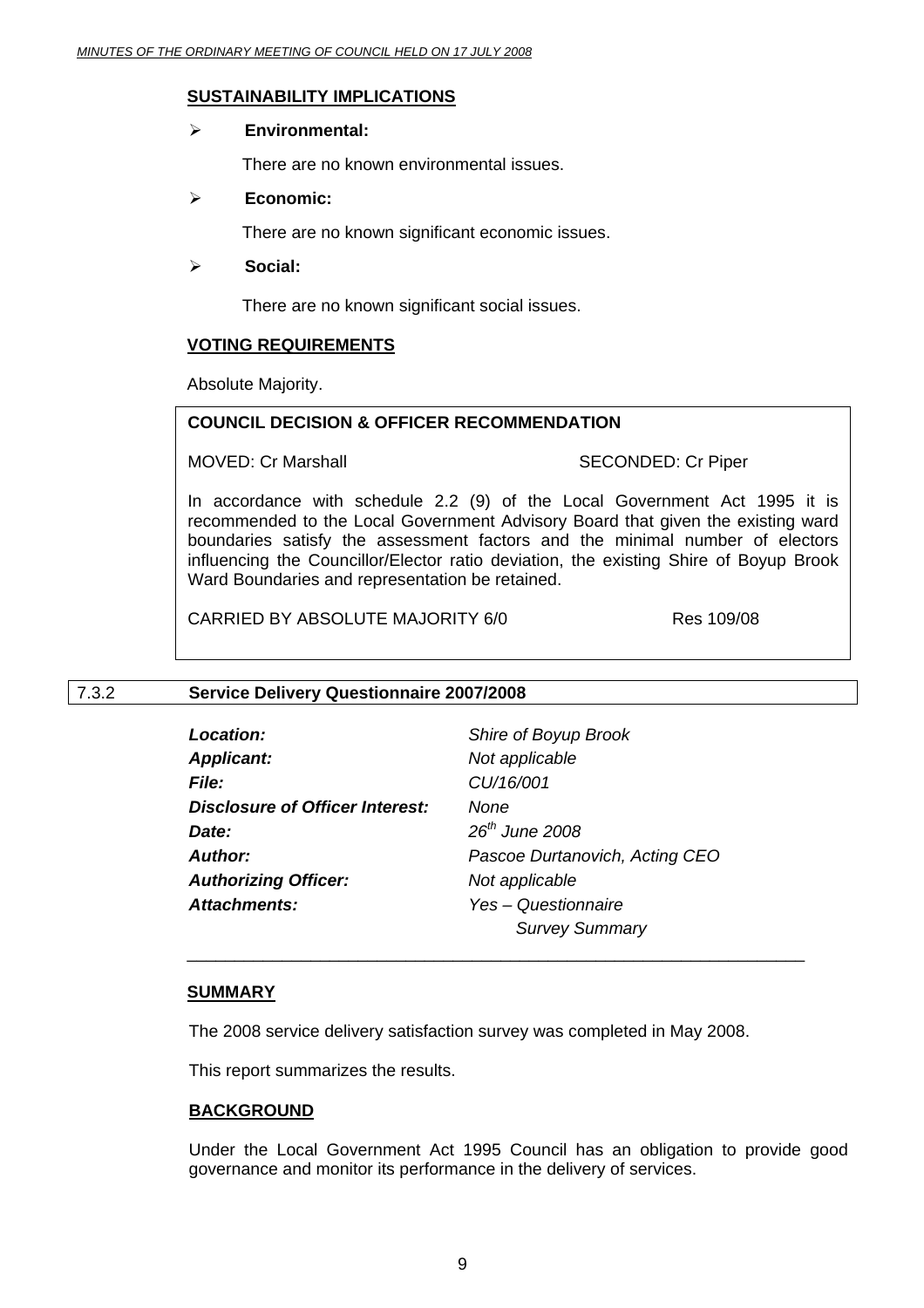One method this local government has used to monitor performance is a bi annual community survey. This year, as in previous surveys, 200 randomly selected residents were surveyed.

The questions are similar to those used in previous surveys.

#### **COMMENT**

 Of the 200 questionnaires sent 64 (32%) were returned. The results are comparable to 2006 with some improvement in key areas, including rural roads, town roads and elected members performance.

As community surveys go the results achieved by Council are quite outstanding. The challenge now is to maintain the satisfaction levels achieved.

#### **CONSULTATION**

200 randomly selected residents were surveyed.

#### **STATUTORY OBLIGATIONS**

Nil

#### **POLICY IMPLICATIONS**

Nil

#### **BUDGET/FINANCIAL IMPLICATIONS**

Nil

#### **STRATEGIC IMPLICATIONS**

The results of the survey and responses to certain issues will assist Council in determining actions and priorities.

#### **SUSTAINABILITY ISSUES**

- ¾ **Environmental**  There are no known significant environmental issues.
- ¾ **Economic**  There are no known significant economic issues.
- ¾ **Socia**l There are no known significant social issues.

#### **VOTING REQUIREMENTS**

Simple Majority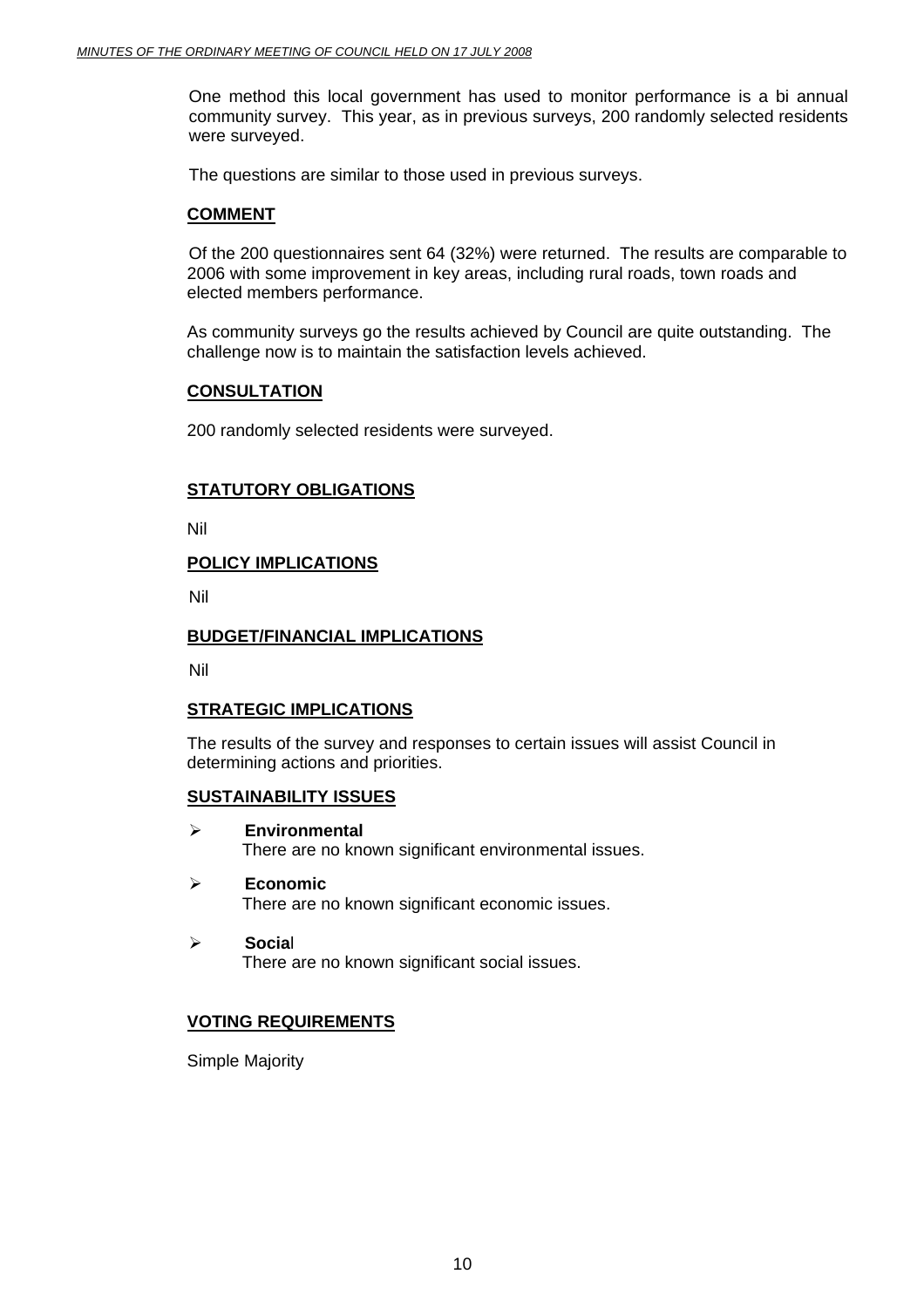#### **COUNCIL DECISION & OFFICER RECOMMENDATION**

MOVED: Cr Piper SECONDED: Cr Broadhurst

That the survey results be noted and a summary of same be advised to the community via the Shire Website and Boyup Brook Gazette.

CARRIED 6/0 Res 110/08

#### 7.3.3 **Compulsory Voting in Local Government – WALGA Survey**

| <b>Location:</b>                | Not applicable                 |
|---------------------------------|--------------------------------|
| <b>Applicant:</b>               | Not applicable                 |
| <b>File:</b>                    | GO/19/009                      |
| Disclosure of Officer Interest: | <b>None</b>                    |
| Date:                           | $3rd$ July 2008                |
| <b>Author:</b>                  | Pascoe Durtanovich, Acting CEO |
| <b>Authorizing Officer:</b>     | Not applicable                 |
| <b>Attachments:</b>             | <b>Yes - Discussion Paper</b>  |

#### **SUMMARY**

The Western Australian Local Government Association is seeking Local Government feedback on the question of compulsory voting in Local Government.

This report recommends that Council determine a position on the question.

#### **BACKGROUND**

The issue of compulsory voting in Local Government has come to the fore following recent changes to the electoral provisions in the *Local Government Act 1995* and associated regulations introduced for the 2007 Local Government Elections. Significantly, the first-past-the-post system of voting was changed to preferential voting and proportional preferential voting (PPV).

Prior to the change to PPV, State Council's position was to support the continuation of voluntary voting. During Local Government's campaign against the introduction of PPV, State Council's position changed to support compulsory voting under the new system.

Now that PPV has been introduced to the Local Government electoral system, State Council has requested that the issue of compulsory voting be considered afresh.

To facilitate consideration of compulsory voting in Local Government elections, the attached discussion paper has been prepared, which examines the following themes:

- Current electoral arrangements and the situation in other States of Australia
- The possibility of Optional Preferential Voting being introduced
- Arguments in favour of compulsory voting
- Arguments against compulsory voting; and,
- Practical considerations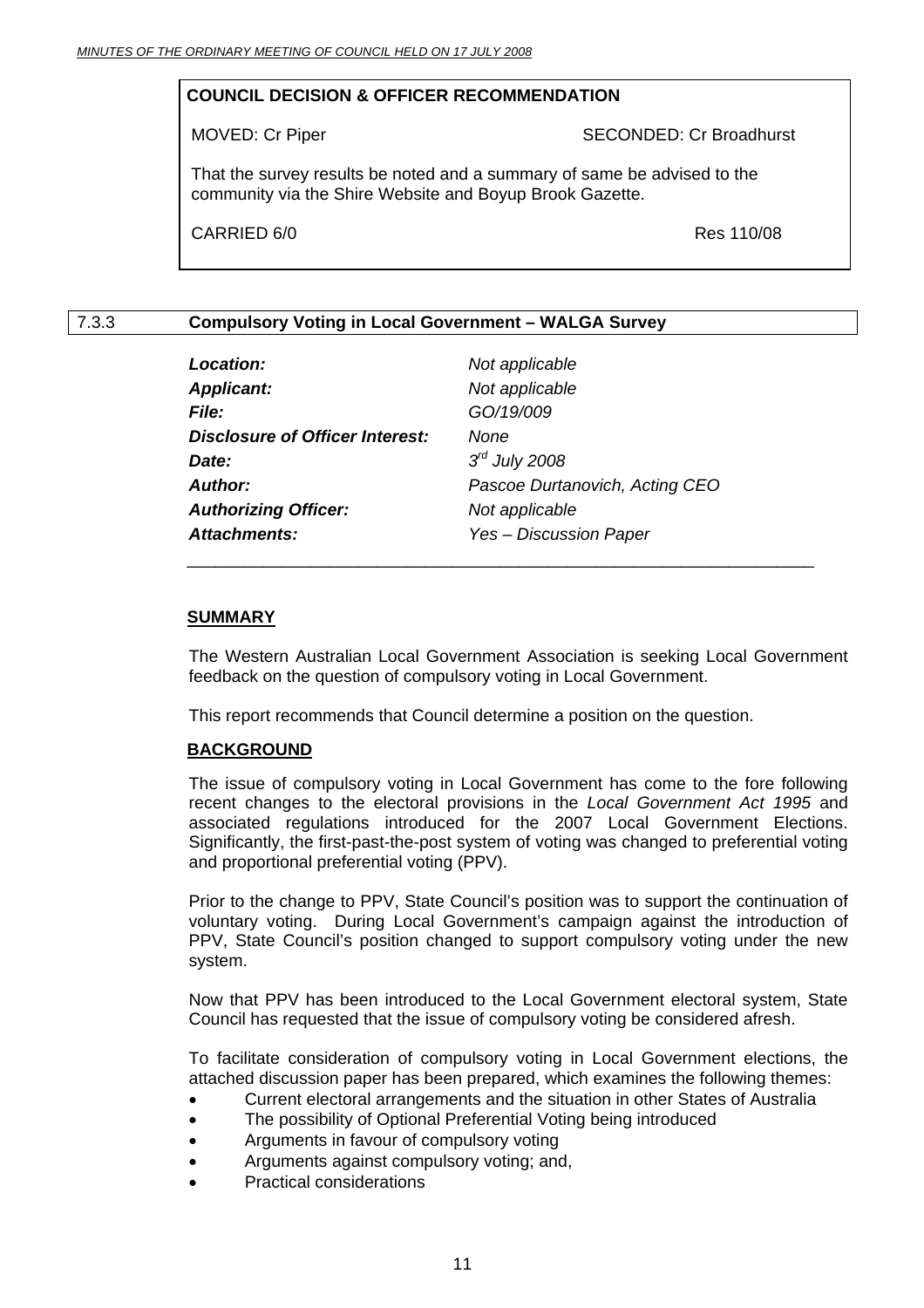WALGA is seeking responses from all Local Governments on this issue. Once responses have been received, an agenda item will be prepared for Zone consideration during September prior to a final position being reached at the October State Council meeting.

#### **COMMENT**

A copy of the discussion paper prepared by WALGA is attached.

WALGA is seeking a response to the following questions.

1. Does Council support the *principle* of compulsory voting in Local Government elections – all other things being equal?

Yes No

Why/Why not? Any other comment?

2. Does Council support the *introduction* of compulsory voting in Local Government elections under current electoral arrangements?

Yes No

Why/Why not? Any other comment?

- 3. If Council supports the introduction of compulsory voting under current electoral arrangements, what changes to the electoral arrangements would see Council withdraw their support?
- 4. Would Council support the introduction of *optional preferential voting* in Local Government elections as an alternative to proportional preferential voting?

Yes No

Why/Why not? Any other comment?

The argument for and against compulsory voting is quite clear in the discussion paper.

From administrations point of view the emphasis should be an increasing voter turnout. Compulsory voting would obviously achieve this. In some local governments, particularly in rural areas, postal voting has increased elector participation to over 60- 65%, maybe consideration should be given to making this method compulsory.

The main issue with compulsory voting is cost, not only to educate electors to the change but to follow up and in some instances prosecute electors that do not vote.

If Council does resolve to support compulsory voting I suggest it be conditional on the State Government meeting the additional costs.

Council comment on optional preferential voting is also required.

#### **CONSULTATION**

Comment period concludes 25<sup>th</sup> July, 2008.

#### **STATUTORY OBLIGATIONS**

Nil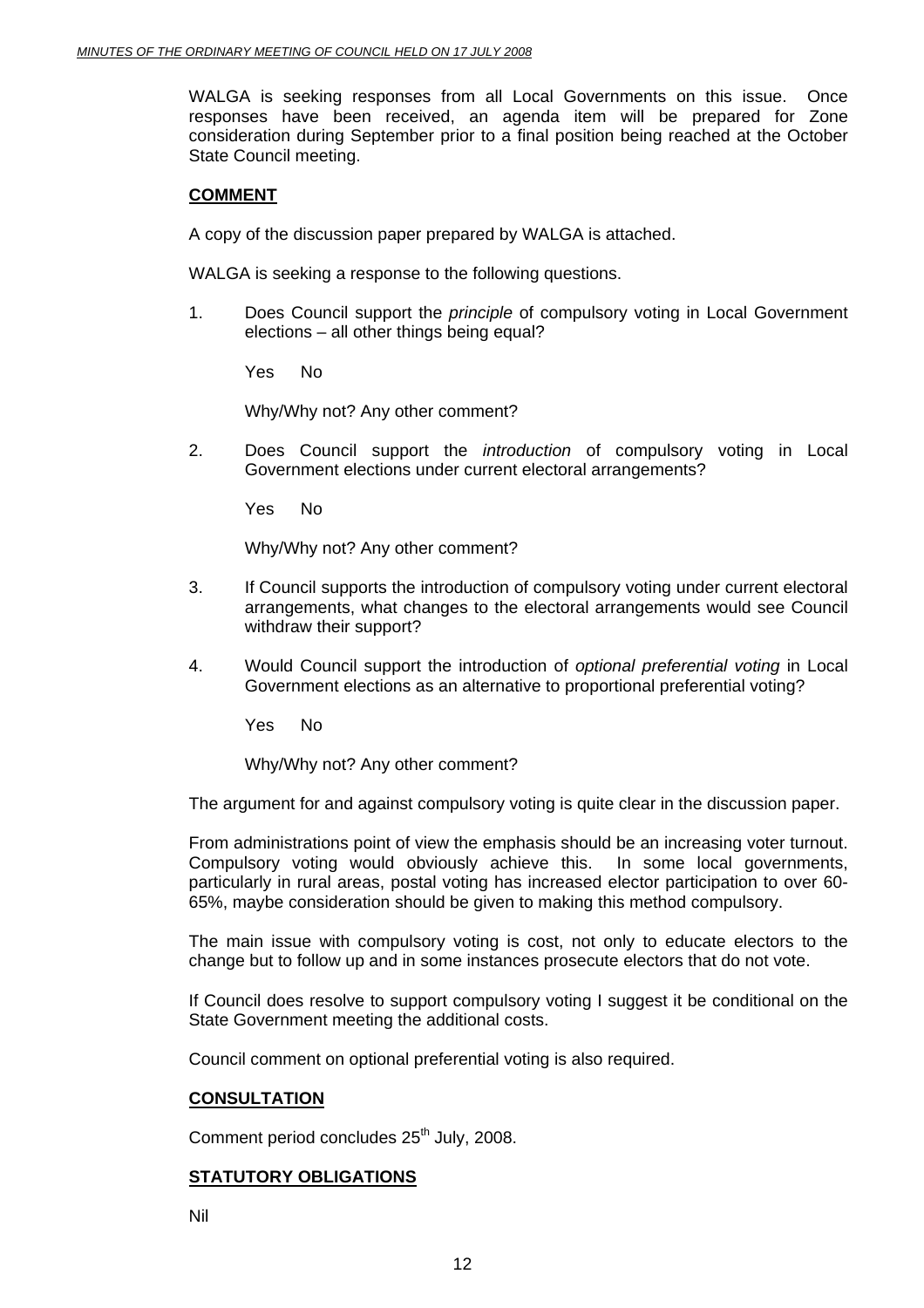#### **POLICY IMPLICATIONS**

Council does not have a policy on this issue.

#### **BUDGET/FINANCIAL IMPLICATIONS**

Nil in responding to the WALGA questions. Depending on any changes to the voting system additional costs could be incurred.

#### **STRATEGIC IMPLICATIONS**

Nil

#### **SUSTAINABILITY ISSUES**

- ¾ **Environmental**  There are no known environmental issues at this stage.
- ¾ **Economic**  There are no known economic issues at this stage.
- ¾ **Social**  There are no known social issues at this stage.

#### **VOTING REQUIREMENTS**

Simple Majority

| <b>COUNCIL DECISION &amp; OFFICER RECOMMENDATION</b> |                                                                                                                                   |                            |
|------------------------------------------------------|-----------------------------------------------------------------------------------------------------------------------------------|----------------------------|
|                                                      | <b>MOVED: Cr Broadhurst</b>                                                                                                       | <b>SECONDED: Cr Muncey</b> |
| 1.                                                   | Compulsory voting in Local Government elections not be supported under<br>any circumstances.                                      |                            |
| 2.                                                   | Optional preferential voting in Local Government Elections be supported as<br>an alternative to proportional preferential voting. |                            |
| Res 111/08<br>CARRIED 6/0                            |                                                                                                                                   |                            |

#### 7.3.4 **Request for Planning Consent – Eucalyptus and Sandalwood Plantations**

| <b>Location:</b>                | Lot 2322 Newlgalup Rd              |
|---------------------------------|------------------------------------|
| <b>Applicant:</b>               | <b>Forrest Products Commission</b> |
|                                 | (JB & L Lawson)                    |
| <b>File:</b>                    | AS6410                             |
| Disclosure of Officer Interest: | None                               |
| Date:                           | $8th$ July 2008                    |
| Author:                         | Pascoe Durtanovich, Acting CEO     |
| <b>Authorizing Officer:</b>     | Not applicable                     |
| <b>Attachments:</b>             | Yes – Location Plan                |
|                                 |                                    |

\_\_\_\_\_\_\_\_\_\_\_\_\_\_\_\_\_\_\_\_\_\_\_\_\_\_\_\_\_\_\_\_\_\_\_\_\_\_\_\_\_\_\_\_\_\_\_\_\_\_\_\_\_\_\_\_\_\_\_\_\_\_\_\_\_\_\_\_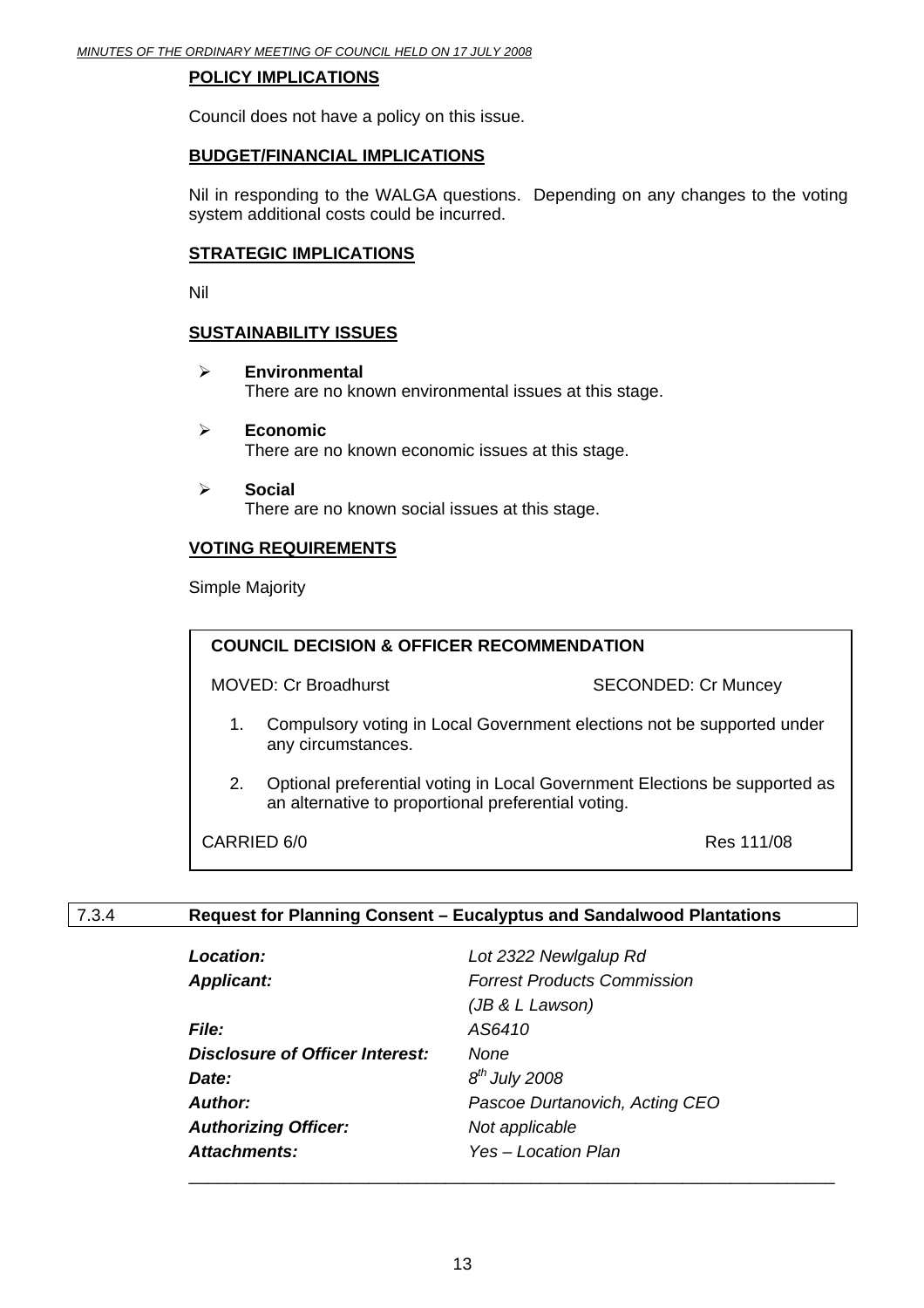#### **SUMMARY**

 An application has been received for approval to establish a commercial tree plantation on Lot 2322 Newlgalup Road. This report recommends approval be granted, with conditions.

#### **BACKGROUND**

 Lot 2322 totals 128.5hectares and is located 16km East of Boyup Brook along the Boyup Brook Arthur Road then north on the Newlgalup Road.

 The general area is zoned for the purpose of agriculture. The area has been cleared in the past and now consists of pasture with scattered paddock trees.

 A location plan is attached. It can be seen from this plan that the access to the plantation area is via Newgalup Road.

The applicant has provided all the necessary information, including the following:-

- Plantation establishment plan
- Plantation tendering plan
- Fire Management plan
- Timber Harvesting plan

#### **COMMENT**

The two main issues with plantations, in respect to impact on the local community are fire management and road safety and maintenance.

The Fire Management required for compliance under the TPS refers to the Fire Management "Guidelines for Plantation Protection" which states:-

*"Plantation growers must meet this increased need for firefighting equipment, either by providing the minimum equipment standards or by contributing to community-based equipment through an agreement with the Local Government."* 

The minimum equipment standard for plantations less than 100ha requires one fast attack unit.

Road contributions are generally assessed prior to harvesting commencing. Standard practice, where a road is suitable and is approved for product transport, is for the proponent to reimburse the cost of repairs or additional maintenance required due to the activity.

It is recommended that the application be approved as it meets the requirements of the Shire of Boyup Brook Town Planning Scheme No 2 and Council Policy.

#### **CONSULTATION**

Not applicable

#### **STATUTORY OBLIGATIONS**

 The property is zoned Rural under the Shire of Boyup Brook TPS No 2 and the use "Plantation" is only permitted with Councils approval. Section 5.18 requires the following:-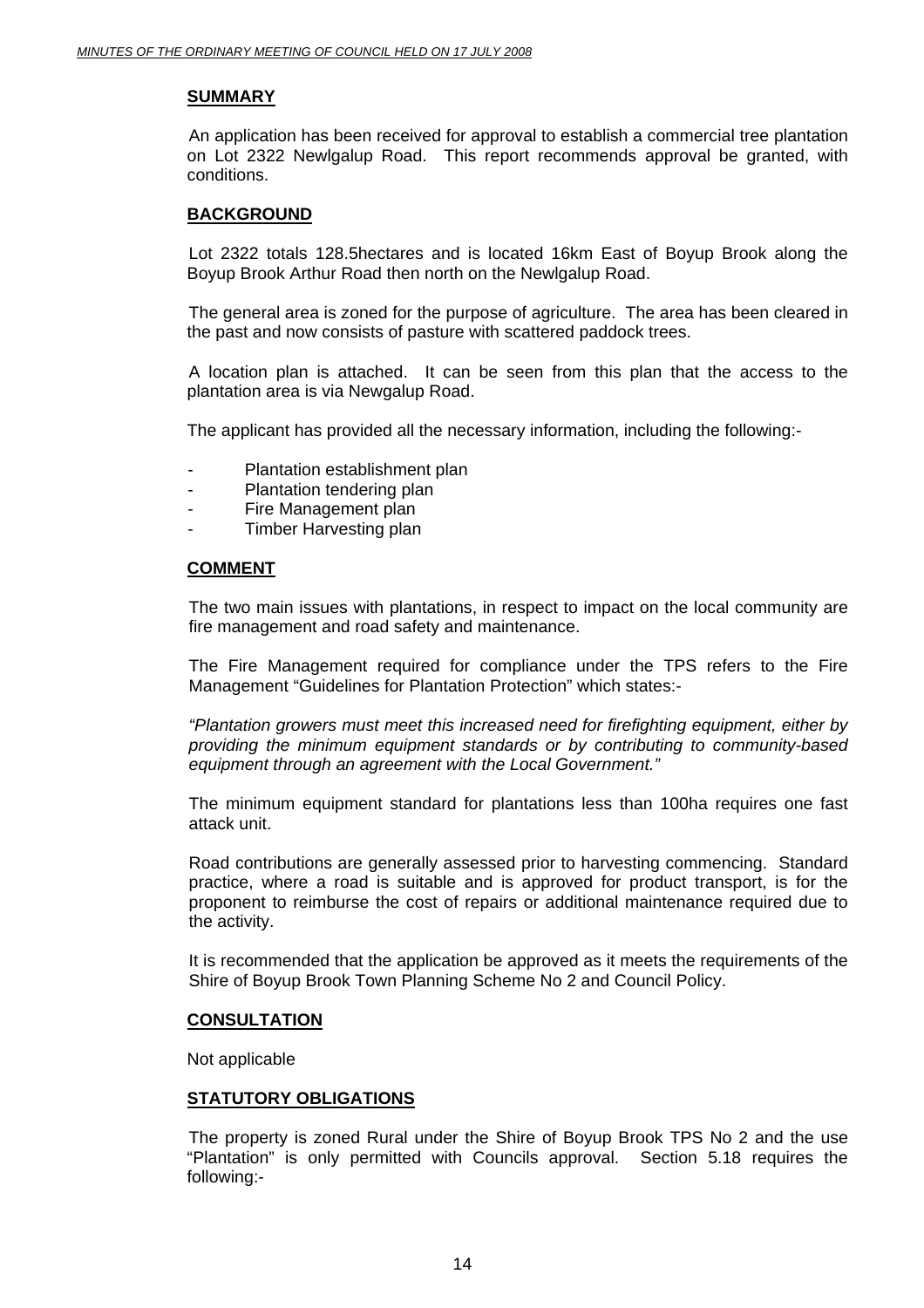"In addition to those requirements detailed in Clause 3.4 of the Scheme, Council shall, when considering Plantations in the "Rural" zone, require the submission of a fire management plan and a plantation management plan prior to determining the application. In addition to those other matters contained Clause 5.2, Council shall, in considering applications for "Plantations" have regard to, the requirements established in Council's Tree Plantations Policy and generally require compliance with the following:

- i) The Code of Practice for Timber Plantations in Western Australia;
- ii) Firebreak Order 1997/1998 (or subsequent variations thereof); and
- iii) The Lower Great Southern Plantation Fire Advisory Committee Guidelines for Plantation Fire Protection (Draft May 1997) or subsequent versions thereof.

#### **POLICY IMPLICATIONS**

The Council policy on "Road Contribution" subsection "Harvesting of Plantations" as follows:

#### *Harvesting of Plantations-*

*The following statement shall be a development condition of approval:-* 

*"Entering into an agreement with the Shire providing for the reimbursement of costs from the repair of damage of roads under the Shire's control, where such damage arises from the use of such roads by heavy vehicles used in conjunction with the plantation'* 

#### *Background*

*In recent years, rural areas have been dominated by the rapid expansion of plantation farming, which is having and will have a major long term impact on traditional patterns of rural land use, local roads and traffic and land management within the Shire.* 

*The general yield from blue gum plantations is ten times more than the equivalent cereal crop over a ten year period. Harvesting of plantations, approximately once every ten years, also results in a very intense period of activity on the site and local*  road use. Therefore, a higher standard of road is required for the removal of the *product to its preferred market. This will require a large portion of the road network to be upgraded. Scattered locations of plantations throughout the Shire also adds to this problem.* 

As this Shire cannot afford to construct and maintain these special purpose roads, it will *be necessary for the plantation companies to contribute to the road upgrading.* 

*A combination of heavy haulage vehicles for plantation harvesting along with school bus and general vehicles on the Shire's road network has raised an increased concern over motorist's safety. Generally the Council will not support plantations where it considers public safety is or will be at risk due to heavy vehicles entering Shire roads creating potential serious conflict with local and visitor traffic. In determining the suitability of roads for plantation traffic Council will have regard to the current standard of the roads affected. Planning applications for plantations will also be referred to Main Roads Western Australia if considered necessary.* 

The Council will resolve specific road traffic and safety issues relating to individual plantations following the submission of harvesting plans."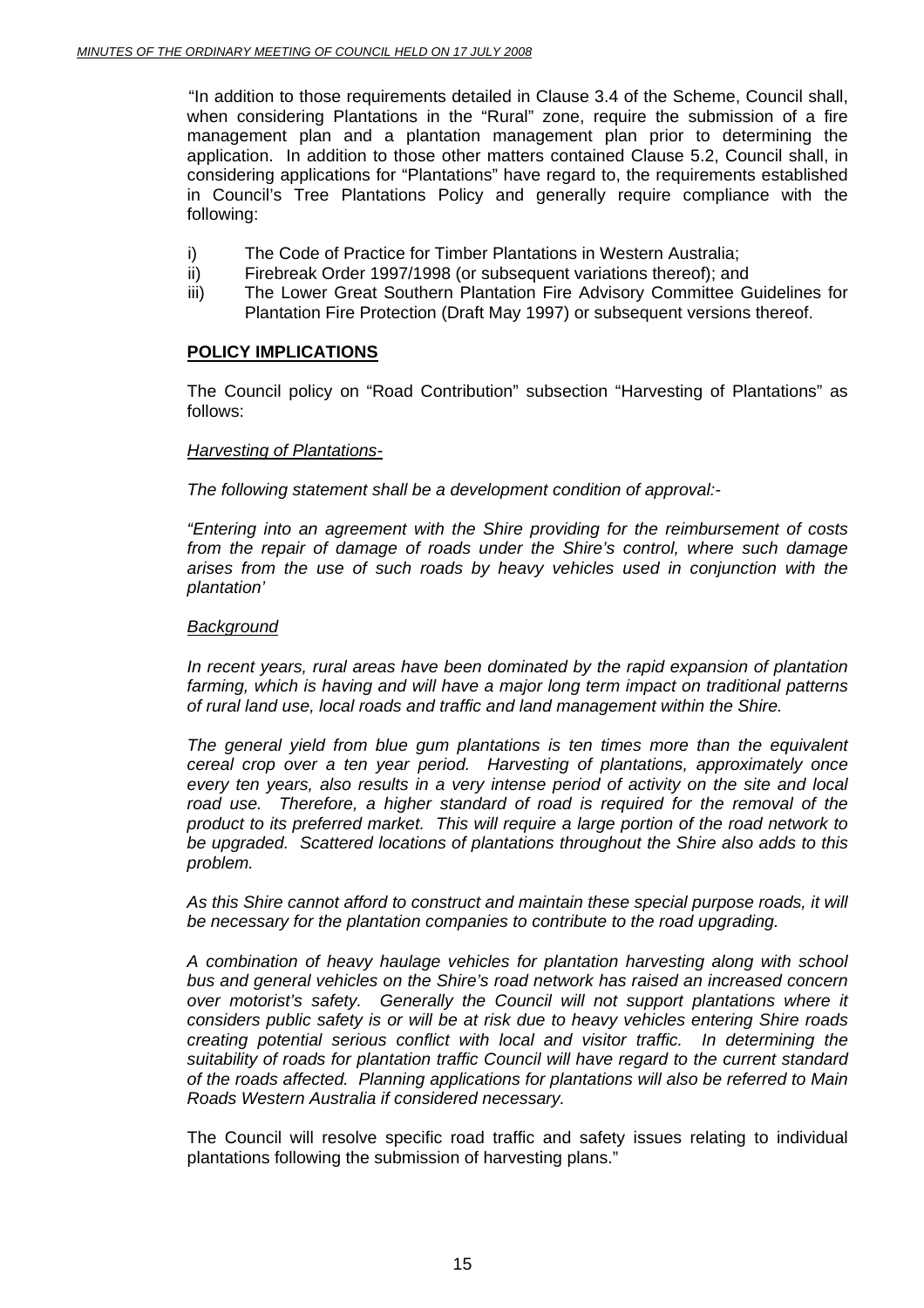#### **BUDGET/FINANCIAL IMPLICATIONS**

Nil

#### **STRATEGIC IMPLICATIONS**

Nil

#### **SUSTAINABILITY ISSUES**

#### ¾ **Environmental**

There are no known significant environmental issues.

#### ¾ **Economic**

It could be argued that commercial tree plantations have an adverse economic impact on communities, population reduction etc.

¾ **Social**  There are no known significant social issues.

#### **VOTING REQUIREMENTS**

Simple Majority

#### **COUNCIL DECISION & OFFICER RECOMMENDATION**

MOVED: Cr Broadhurst SECONDED: Cr Piper

That the Planning Application to develop a plantation on Lot 2322 Newlgalup Road, Boyup Brook, be approved subject to the following conditions:-

- 11. Compliance with the requirements of the Shire of Boyup Brook Town Planning Scheme No 2.
- 2. Compliance with the terms and conditions of the 2006 FIFWA Code of Practice for Timber plantations, as amended from time to time, includes providing the Shire with a Harvesting Management Plan, two years prior to harvesting commencing, for Shire consideration and approval.
- 3. Provision of a minimum manned fast attack fire fighting unit of a standard that complies with the guidelines for plantation fires that is available within (20) minute's response time of this plantation.
- 4. Annual compliance with the Shire of Boyup Brook Firebreak Order as it relates to plantations.
- 5. Entering into an agreement with the Shire providing for the reimbursement of costs from the repair of damage to roads under the Shire's control, where such damage arises from the use of such roads by heavy vehicles used in conjunction with the plantation. The use of any roads for harvesting and product transport to be determined prior to harvesting commencing and approved by the Shire of Boyup Brook.

CARRIED 6/0 Res 112/08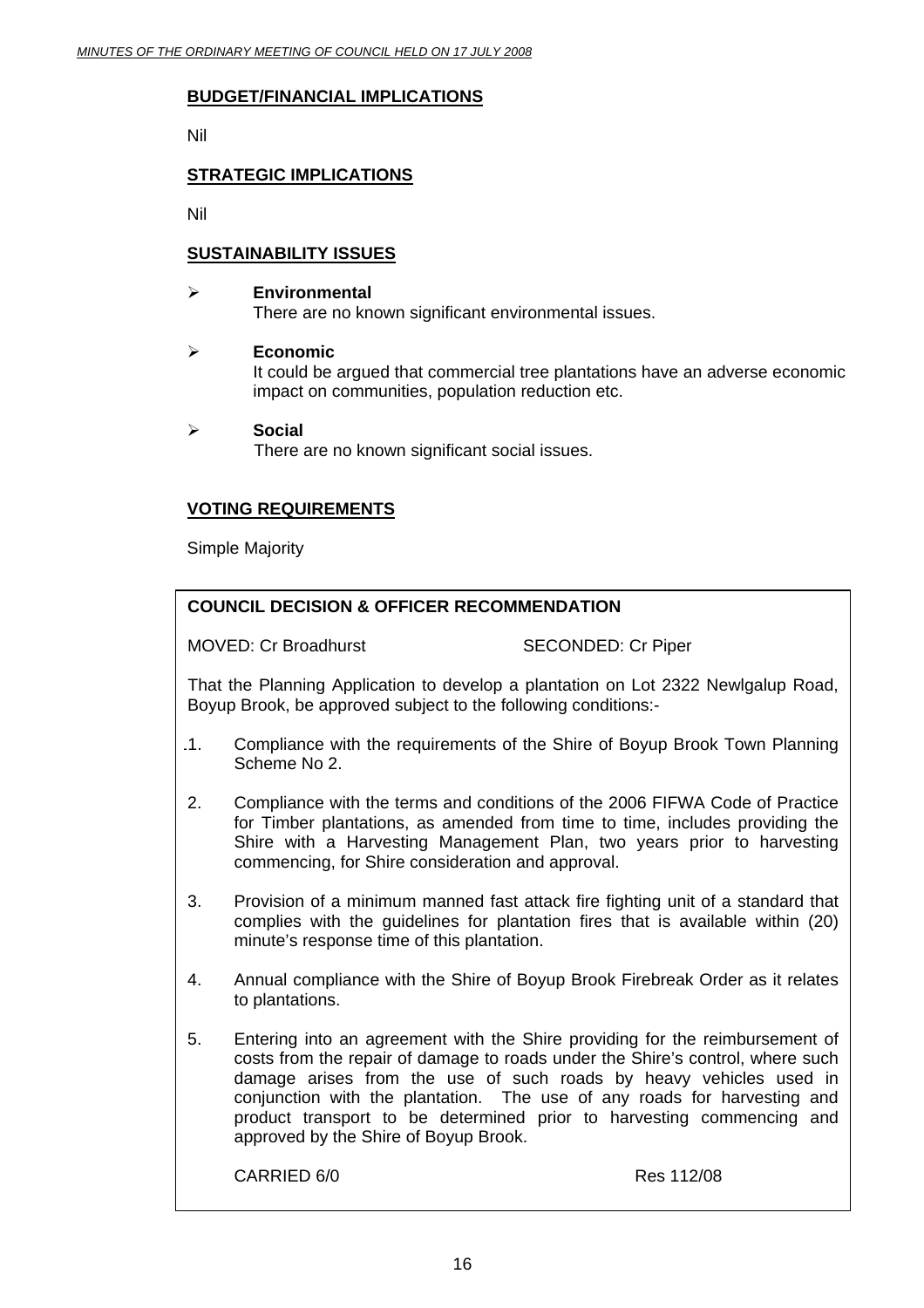#### 7.3.5 **Request for Planning Consent – Pinus Radiata Plantation**

| Location:                       | Lots 2433, 2518, 2626, 2797, 2905, 3725<br>Bowelling/McAlinden Road |
|---------------------------------|---------------------------------------------------------------------|
| <b>Applicant:</b>               | <b>Forrest Products Commission</b>                                  |
|                                 | (P.L Wooding)                                                       |
| <b>File:</b>                    | AS6410, AS4540, AS3500                                              |
| Disclosure of Officer Interest: | None                                                                |
| Date:                           | $8th$ July 2008                                                     |
| Author:                         | Pascoe Durtanovich, Acting CEO                                      |
| <b>Authorizing Officer:</b>     | Not applicable                                                      |
| Attachments:                    | Yes – Location Plan                                                 |
|                                 |                                                                     |

#### **SUMMARY**

An application has been received for approval to establish a commercial tree plantation on Lots 2433, 2518, 2626, 2797, 2905, 3725 Bowelling/McAlinden Road. This report recommends approval be granted, with conditions.

#### **BACKGROUND**

The project area is 207.9ha. The property is located on the Bowelling/McAlinden Road.

The areas in question are zoned for agricultural purposes and are currently used for grazing and cropping. The area has been cleared in the past, and now consists of pasture with scattered paddock trees and rocks.

Other areas throughout the farm are currently under Tree Crop Plans through Great Southern and WAPRS.

The applicant has provided all the necessary information, including the following:-

- Plantation establishment plan
- Plantation tendering plan
- Fire Management plan
- Timber Harvesting plan

#### **COMMENT**

The two main issues with plantations, in respect to impact on the local community are fire management and road safety and maintenance.

The Fire Management required for compliance under the TPS refers to the Fire Management "Guidelines for Plantation Protection" which states:-

*"Plantation growers must meet this increased need for firefighting equipment, either by providing the minimum equipment standards or by contributing to community-based equipment through an agreement with the Local Government."* 

The minimum equipment standard for plantations less than 100ha requires one fast attack unit.

Road contributions are generally assessed prior to harvesting commencing. Standard practice, where a road is suitable and is approved for product transport, is for the proponent to reimburse the cost of repairs or additional maintenance required due to the activity.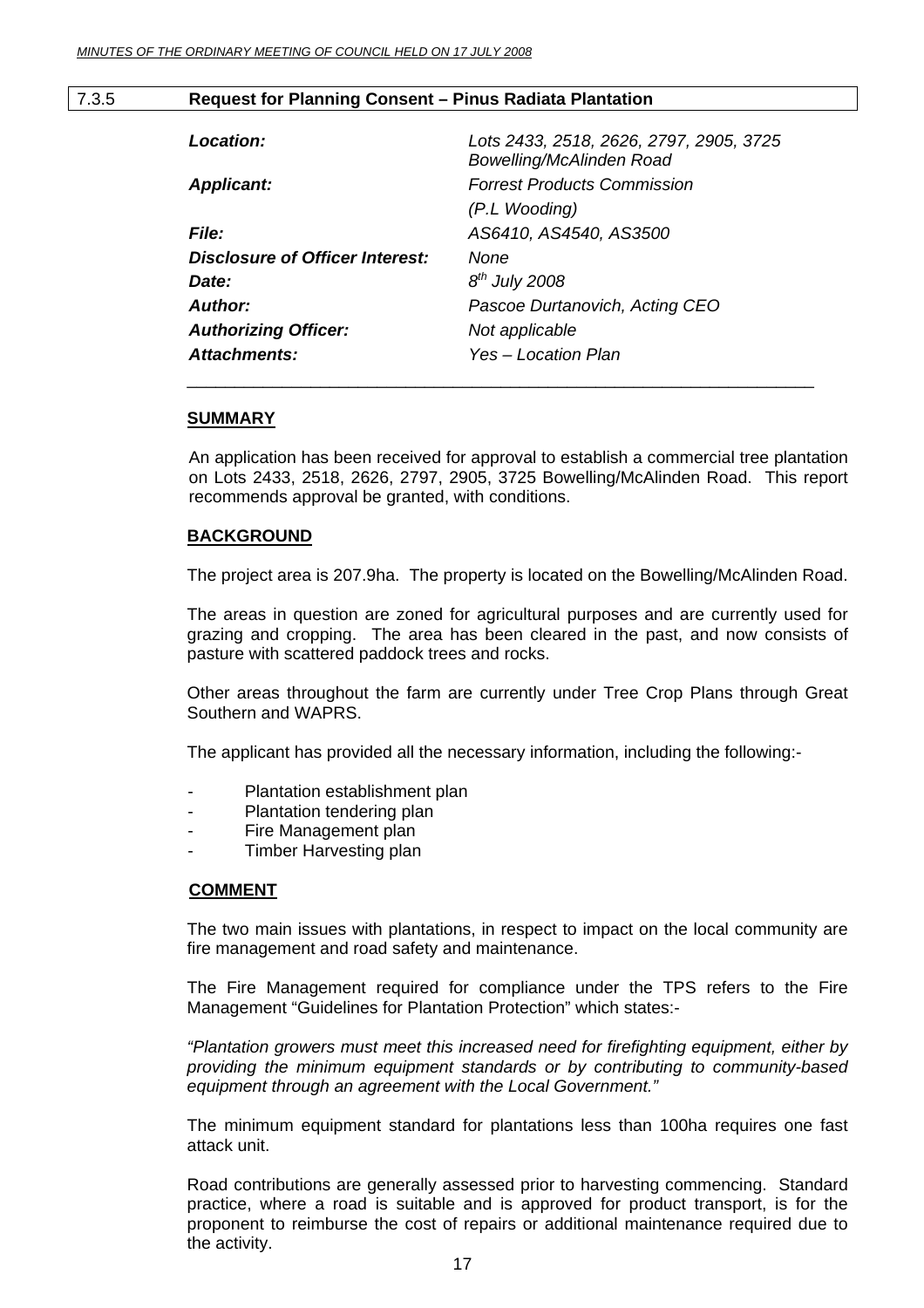It is recommended that the application be approved as it meets the requirements of the Shire of Boyup Brook Town Planning Scheme No 2 and Council Policy.

#### **CONSULTATION**

Not applicable

#### **STATUTORY OBLIGATIONS**

 The property is zoned Rural under the Shire of Boyup Brook TPS No 2 and the use "Plantation" is only permitted with Council's approval. Section 5.18 requires the following:-

 "In addition to those requirements detailed in Clause 3.4 of the Scheme, Council shall, when considering Plantations in the "Rural" zone, require the submission of a fire management plan and a plantation management plan prior to determining the application. In addition to those other matters contained Clause 5.2 Council shall, in considering applications for "Plantations" have regard to, the requirements established in Council's Tree Plantations Policy and generally require compliance with the following:

- i) The Code of Practice for Timber Plantations in Western Australia;
- ii) Firebreak Order 1997/1998 (or subsequent variations thereof); and
- iii) The Lower Great Southern Plantation Fire Advisory Committee Guidelines for Plantation Fire Protection (Draft May 1997) or subsequent versions thereof.

#### **POLICY IMPLICATIONS**

Council Policy W.07 refers.

#### **BUDGET/FINANCIAL IMPLICATIONS**

Nil

#### **STRATEGIC IMPLICATIONS**

Nil

#### **SUSTAINABILITY IMPLICATIONS**

¾ **Environmental** 

There are no significant environmental issues.

#### ¾ **Economic**

It could be argued that commercial tree plantations have an adverse economic impact on communities, population reduction etc.

#### ¾ **Social**

There are no known significant social issues

#### **VOTING REQUIREMENTS**

Simple Majority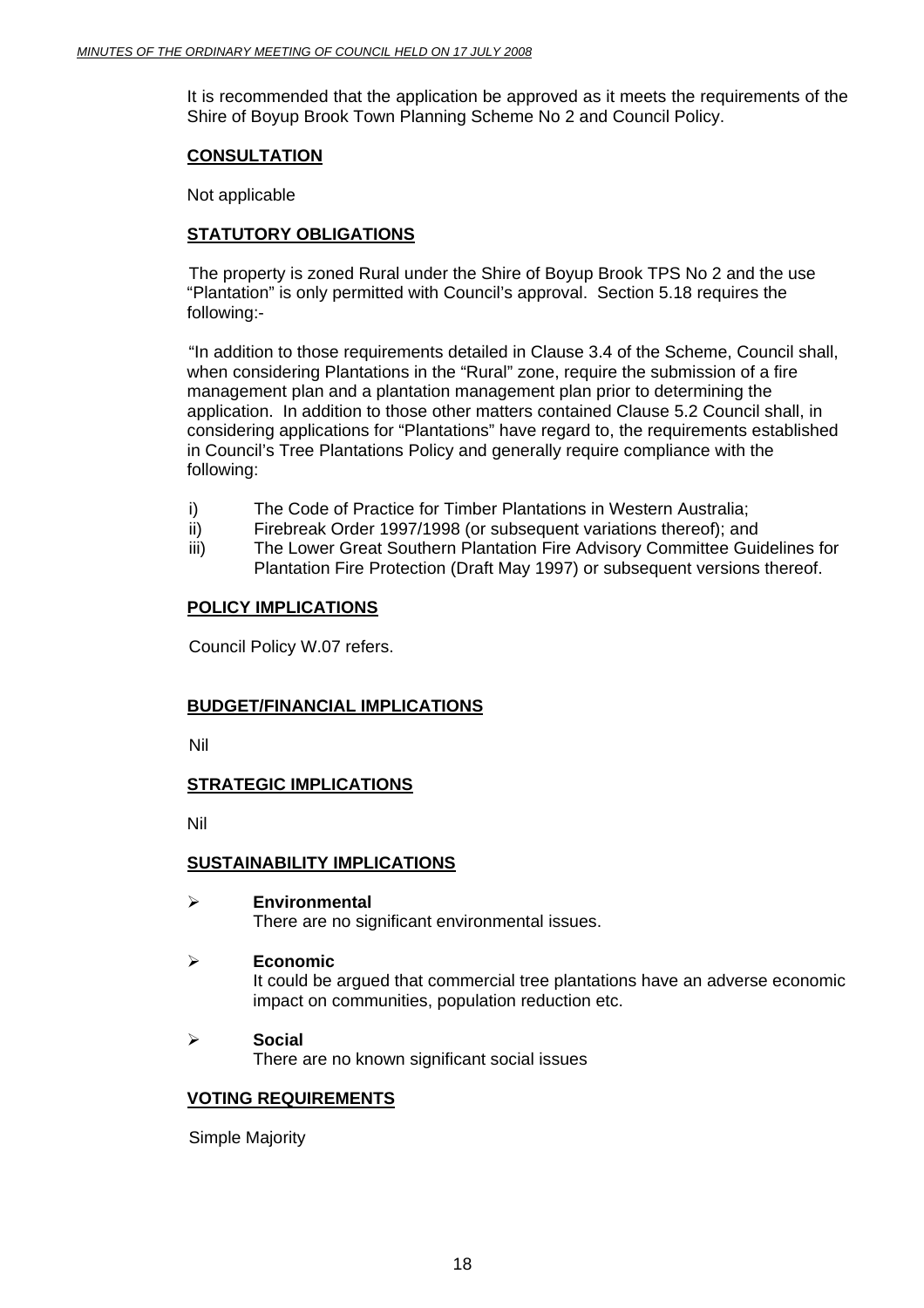#### **COUNCIL DECISION & OFFICER RECOMMENDATION**

MOVED: Cr Broadhurst SECONDED: Cr Piper

That the Planning Application to develop a plantation on Lots 2433, 2518, 2626, 2797, 2905 and 3725 Bowelling/McAlinden Road, Boyup Brook, be approved subject to the following conditions:-

- 1. Compliance with the requirements of the Shire of Boyup Brook Town Planning Scheme No 2.
- 2. Compliance with the terms and conditions of the 2006 FIFWA Code of Practice for Timber plantations, as amended from time to time, includes providing the Shire with a Harvesting Management Plan, two years prior to harvesting commencing, for Shire consideration and approval.
- 3. Provision of a minimum manned fast attack fire fighting unit of a standard that complies with the guidelines for plantation fires that is available within (20) minute's response time of this plantation.
- 4. Annual compliance with the Shire of Boyup Brook Firebreak Order as it relates to plantations.
- 5. Entering into an agreement with the Shire providing for the reimbursement of costs from the repair of damage of roads under the Shire's control, where such damage arises from the use of such roads by heavy vehicles used in conjunction with the plantation. The use of any roads for harvesting and product transport to be determined prior to harvesting commencing and approved by the Shire of Boyup Brook.

Carried 6/0 Res 113/08

#### 7.3.6 **Request for Planning Consent – Eucalyptus and Sandalwood Plantations**

| <b>Location:</b>                | Lots 2988, 2996 & 3671 - Kulikup   |
|---------------------------------|------------------------------------|
| <b>Applicant:</b>               | <b>Forrest Products Commission</b> |
|                                 | (BD & EE Twigg)                    |
| <i>File:</i>                    | AS6410                             |
| Disclosure of Officer Interest: | None                               |
| Date:                           | $8th$ July 2008                    |
| Author:                         | Pascoe Durtanovich, Acting CEO     |
| <b>Authorizing Officer:</b>     | Not applicable                     |
| <b>Attachments:</b>             | Yes - Location Plan                |

\_\_\_\_\_\_\_\_\_\_\_\_\_\_\_\_\_\_\_\_\_\_\_\_\_\_\_\_\_\_\_\_\_\_\_\_\_\_\_\_\_\_\_\_\_\_\_\_\_\_\_\_\_\_\_\_\_\_\_\_\_\_\_\_\_\_\_\_

#### **SUMMARY**

An application has been received for approval to establish a commercial tree plantation on Lots 2988, 2996 and 3671 Kulikup. This report recommends approval be granted, with conditions.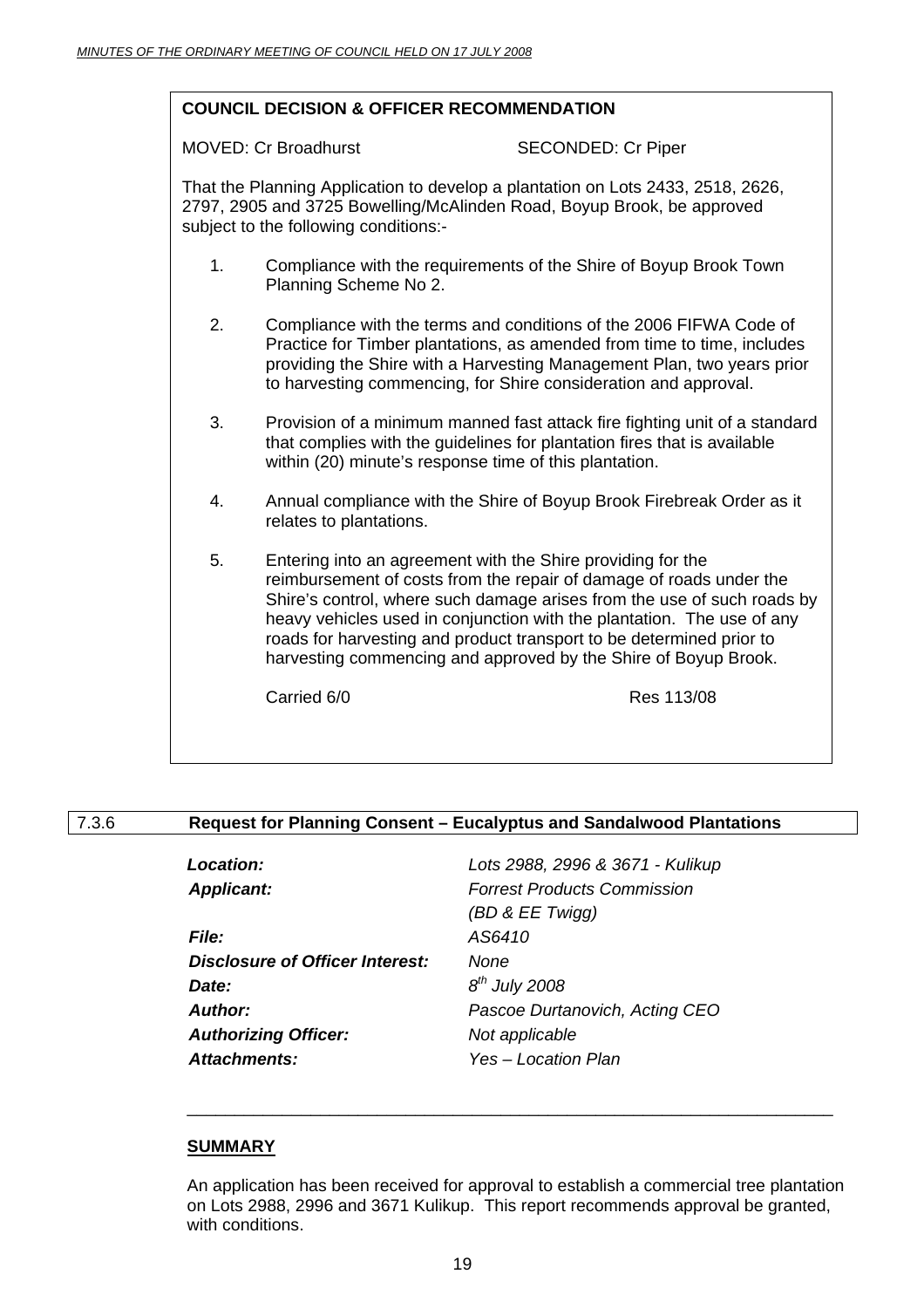#### **BACKGROUND**

The project area is 23.8ha. The property is located in the Kulikup area approximately 8kms east of the Kulikup townsite.

The area is zoned for general agriculture. The proposed area is pasture for sheep and cattle grazing plus cereal cropping. There are scattered paddock trees and pockets of natural vegetation.

A location plan is attached. It can be seen from this plan that the access to the plantation areas is via Hendry Road and/or Walshaw Road.

The applicant has provided all the necessary information, including the following:-

- Plantation establishment plan
- Plantation tendering plan
- Fire Management plan
- Timber Harvesting plan

#### **COMMENT**

The two main issues with plantations, in respect to impact on the local community is fire management and road safety and maintenance.

The Fire Management required for compliance under the TPS refers to the Fire Management "Guidelines for Plantation Protection" which states:-

*"Plantation growers must meet this increased need for firefighting equipment, either by providing the minimum equipment standards or by contributing to community-based equipment through an agreement with the Local Government."* 

The minimum equipment standard for plantations less than 100ha requires one fast attack unit.

Road contributions are generally assessed prior to harvesting commencing. Standard practice, where a road is suitable and is approved for product transport, is for the proponent to reimburse the costs of repairs or additional maintenance required due to the activity.

It is recommended that the application be approved as it meets the requirements of the Shire of Boyup Brook Town Planning Scheme No 2 and Council Policy.

#### **CONSULTATION**

Not applicable

#### **STATUTORY OBLIGATIONS**

The property is zoned Rural under the Shire of Boyup Brook TPS No 2 and the use "Plantation" is only permitted with Councils approval. Section 5.18 requires the following:-

"In addition to those requirements detailed in Clause 3.4 of the Scheme, Council shall, when considering Plantations in the "Rural" zone, require the submission of a fire management plan and a plantation management plan prior to determining the application. In addition to those other matters contained Clause 5.2, Council shall, in considering applications for "Plantations" have regard to, the requirements established in Council's Tree Plantations Policy and generally require compliance with the following: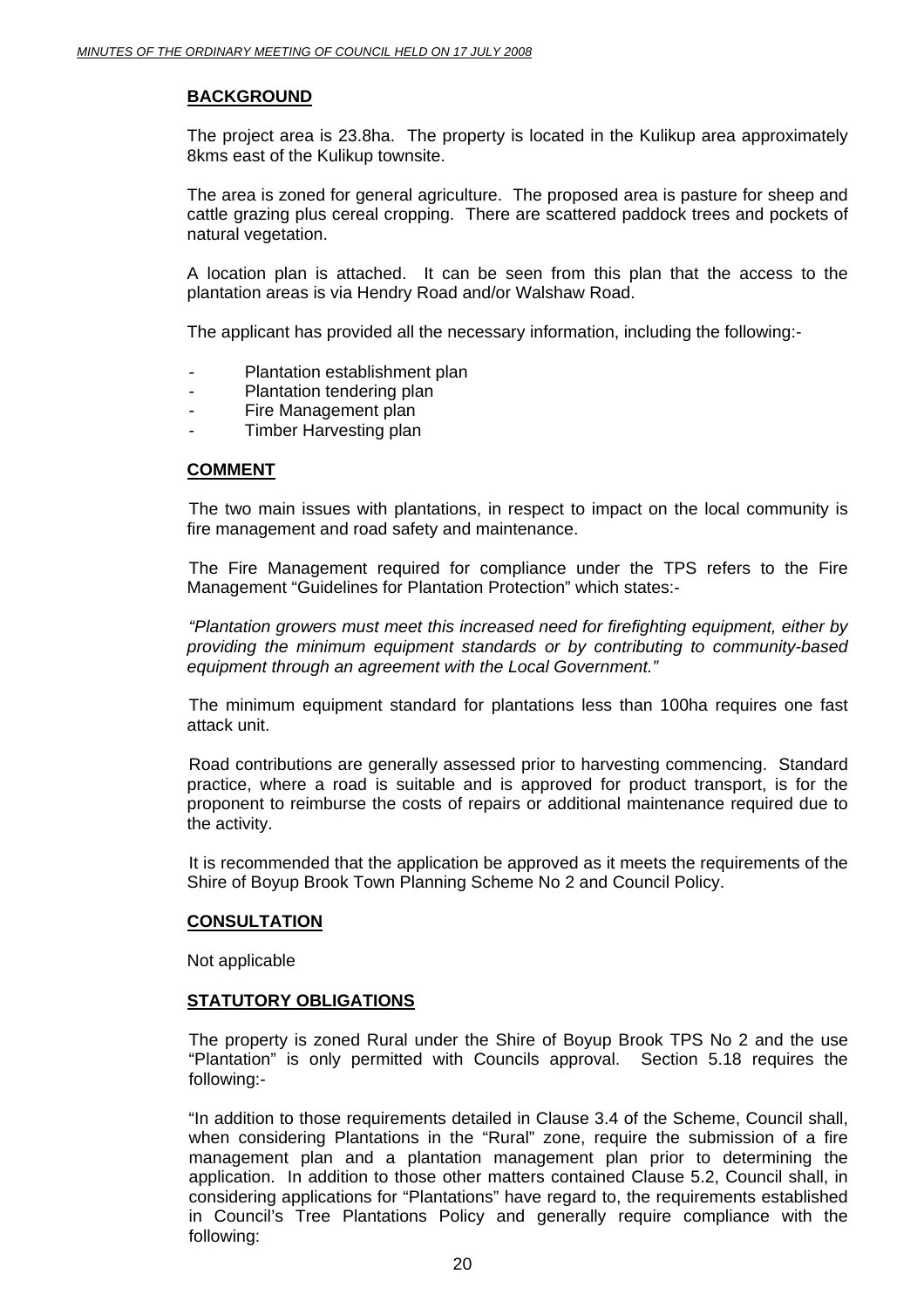- i) The Code of Practice for Timber Plantations in Western Australia;
- ii) Firebreak Order 1997/1998 (or subsequent variations thereof); and
- iii) The Lower Great Southern Plantation Fire Advisory Committee Guidelines for Plantation Fire Protection (Draft May 1997) or subsequent versions thereof.

#### **POLICY IMPLICATIONS**

Council Policy W.07 refers.

#### **BUDGET/FINANCIAL IMPLICATIONS**

Nil

#### **STRATEGIC IMPLICATIONS**

Nil

#### **SUSTAINABILITY IMPLICATIONS**

#### ¾ **Environmental**

There are no known significant environmental issues.

#### ¾ **Economic**

It could be argued that commercial tree plantations have an adverse economic impact on communities, population reduction etc.

#### ¾ **Social**

There are no known significant social considerations.

#### **VOTING REQUIREMENTS**

Simple Majority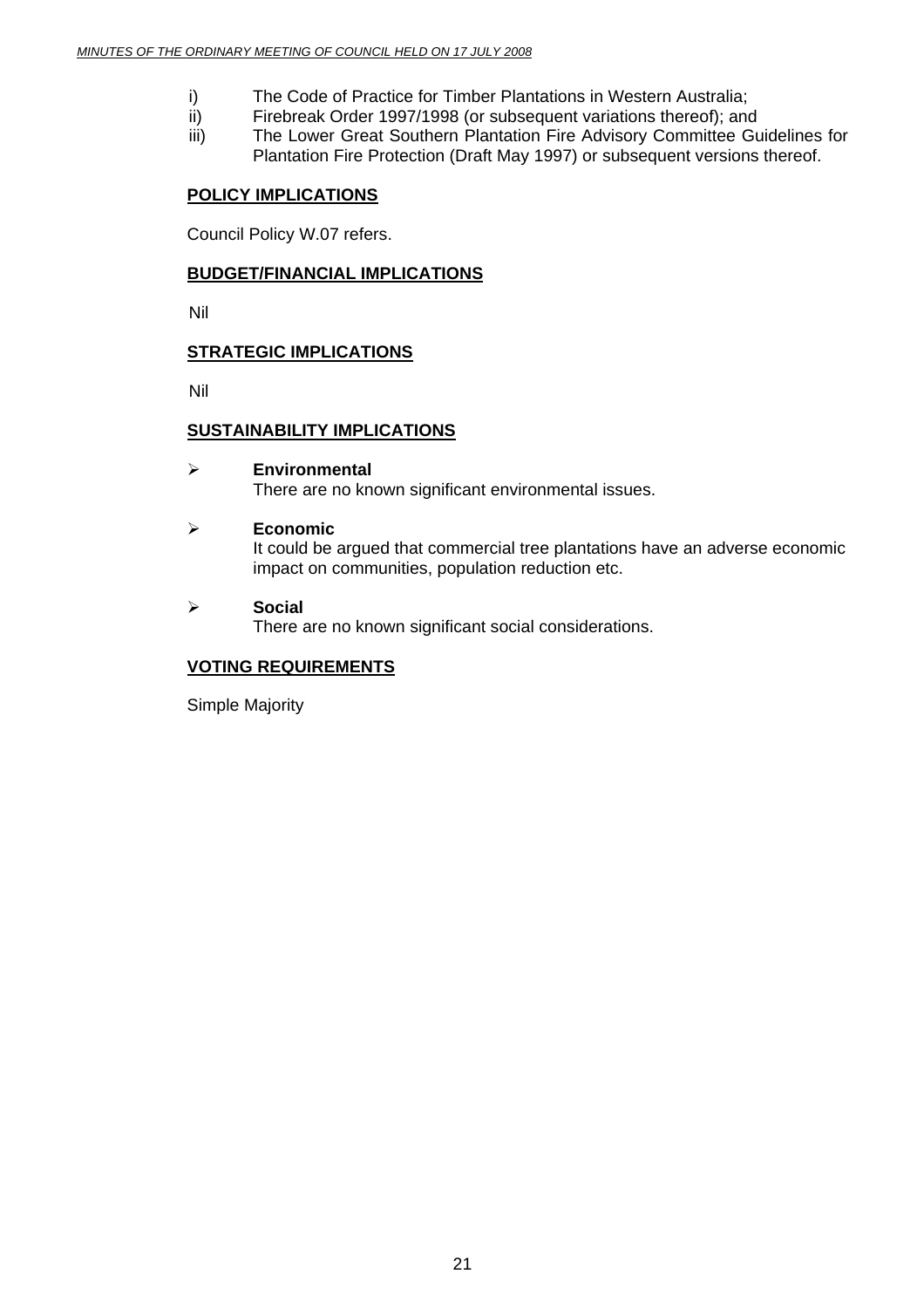#### **COUNCIL DECISION & OFFICER RECOMMENDATION**

#### MOVED: Cr Marshall SECONDED: Cr Muncey

That the Planning Application to develop a plantation on Lots 2988, 2996 & 3671 Kulikup, be approved subject to the following conditions:-

- 1. Compliance with the requirements of the Shire of Boyup Brook Town Planning Scheme No 2.
- 2. Compliance with the terms and conditions of the 2006 FIFWA Code of Practice for Timber plantations, as amended from time to time, includes providing the Shire with a Harvesting Management Plan, two years prior to harvesting commencing, for Shire consideration and approval.
- 3. Provision of a minimum manned fast attack fire fighting unit of a standard that complies with the guidelines for plantation fires that is available within (20) minute's response time of this plantation.
- 4. Annual compliance with the Shire of Boyup Brook Firebreak Order as it related to plantations.
- 5. Entering into an agreement with the Shire providing for the reimbursement of costs from the repair of damage of roads under the Shire's control, where such damage arises from the use of such roads by heavy vehicles unused in conjunction with the plantation. The use of any roads for harvesting and product transport to be determined prior to harvesting commencing and approved by the Shire of Boyup Brook.

Carried 6/0 Res 114/08

#### 7.3.7 **Sale of Timber – Rylington Park**

| <b>Location:</b>                | <b>Rylington Park Farm</b>                 |
|---------------------------------|--------------------------------------------|
|                                 | Mayanup/Tonebridge Road                    |
| <b>Applicant:</b>               | <b>Rylington Park Management Committee</b> |
| <b>File:</b>                    | CR/31/012                                  |
| Disclosure of Officer Interest: | None                                       |
| Date:                           | $9th$ July 2008                            |
| Author:                         | Pascoe Durtanovich - Acting CEO            |
| <b>Authorising Officer:</b>     | <b>Not Applicable</b>                      |
| <b>Attachments:</b>             | Yes - Inventory of Timber                  |
|                                 |                                            |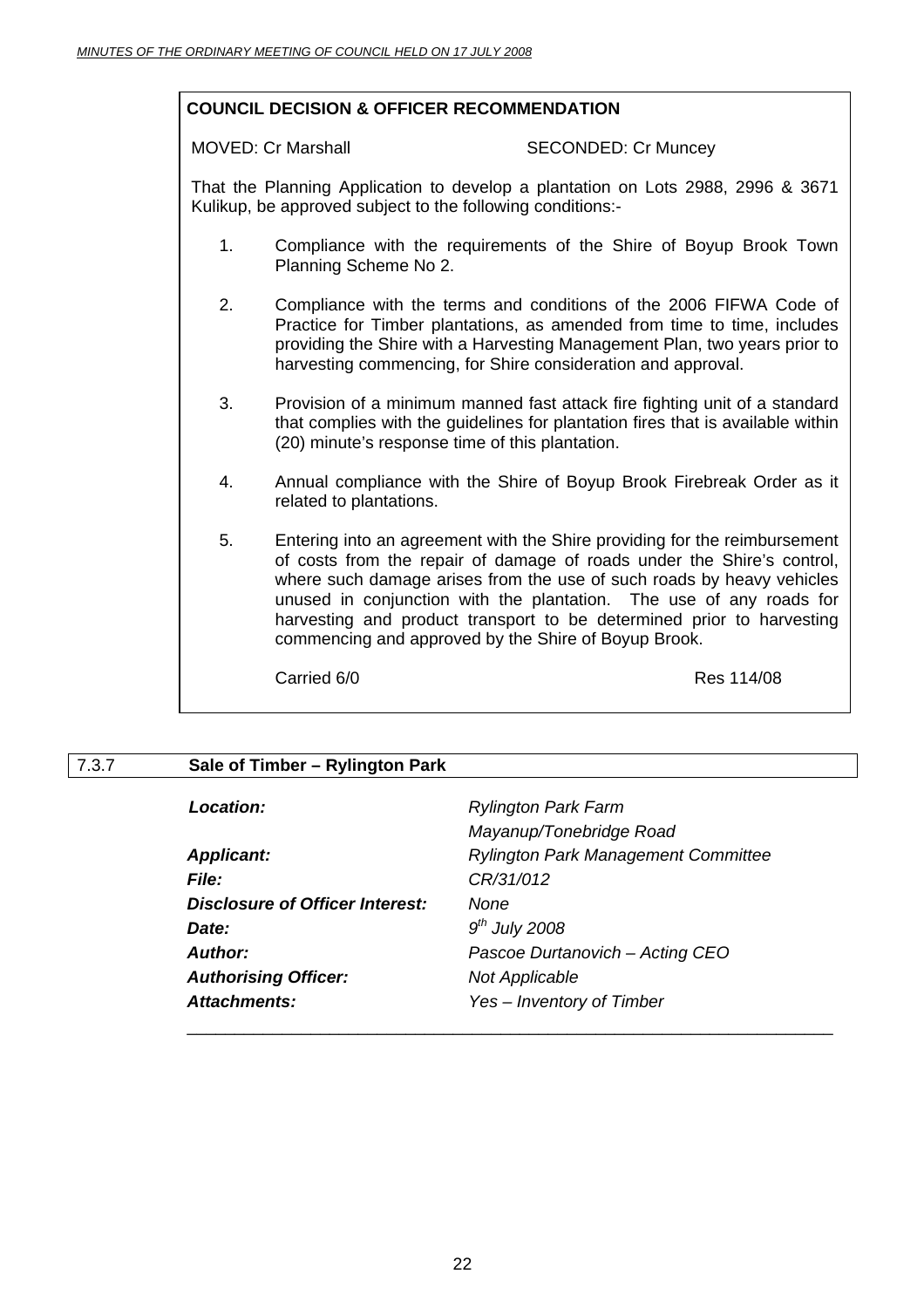MOVED: Cr Giles SECONDED: Cr Broadhurst

That the Council move into a committee of the whole under clause 15.6 of the Standing Orders, Local Law No.1.to allow members free discussion on the matter.

CARRIED 6/0 Res 115/08

MOVED: Cr Giles SECONDED: Cr Piper

Council moves out of committee of the whole under clause 15.6 of the Standing Orders, Local Law No.1.

CARRIED 6/0 Res 116/08

#### **SUMMARY**

The Rylington Park Management Committee has a quantity of timber they wish to sell. This report recommends Council grant approval.

#### **BACKGROUND**

 Rylington Park farm is owned by the Shire of Boyup Brook and is leased to the Rylington Park Management Committee.

 There is a quantity of timber, sourced of farm, following a storm, which is currently stored in sheds on the property. The Committee wish to dispose of the timber to enable the sheds to be used for other activities.

An inventory of the timber is attached.

#### **COMMENT**

In respect to disposal of timber the lease, clause 4.9 (G), states "not without the prior written consent of the Lessor to remove or cut any timber from the demised premises".

It would be appropriate to grant approval for the disposal of the timber however Council should stipulate what is to be done with the proceeds.

Given that there is minimal financial return to ratepayers from this property an option is to direct the resulting funds to a community project. Alternatively Council may wish to direct the funds to a specific project on the property.

#### **CONSULTATION**

Nil

#### **STATUTORY ENVIRONMENT**

It is debatable whether the timber is a Shire asset. It is not on Council's asset register however it can also be argued that by virtue of having to grant approval for the disposal, the Shire has some ownership. Either way provided the disposal is an open process, that is, invitation of tenders by the Management Committee, Councils legal obligations would be satisfied.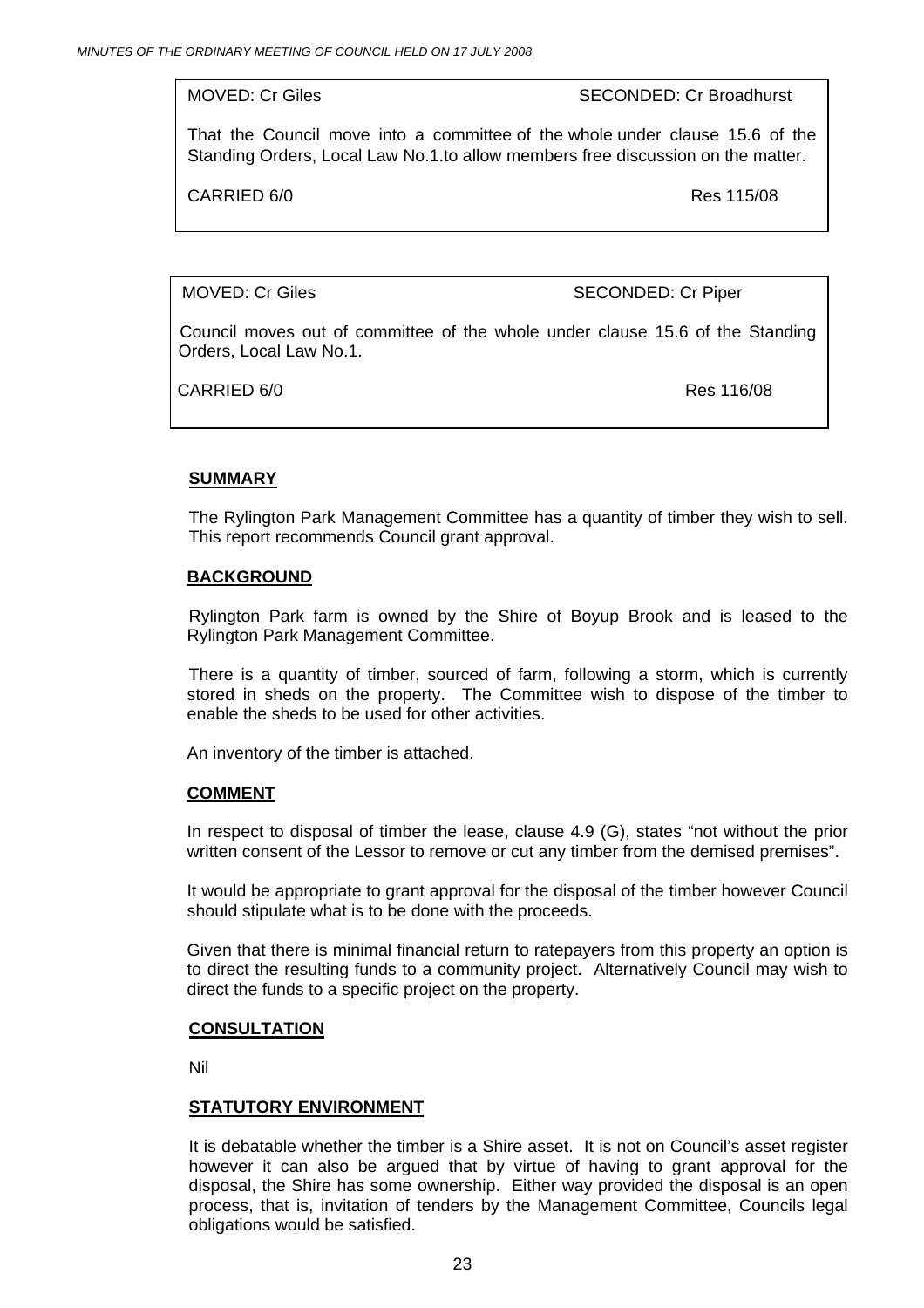#### **POLICY IMPLICATIONS**

Nil

#### **BUDGET/FINANCIAL IMPLICATIONS**

The timber has not been valued however it could be worth in the vicinity of \$10,000 to \$20,000.

#### **STRATEGIC IMPLICATIONS**

Nil

#### **SUSTAINABILITY IMPLICATIONS**

- ¾ **Environmental:**  There are no known significant environmental considerations
- ¾ **Economic:**  There are no known significant economic considerations
- ¾ **Social:**  There are no known significant social considerations

#### **VOTING REQUIREMENTS**

Simple Majority

#### **OFFICER RECOMMENDATION**

That:-

- 1. In accordance with clause 4.9 (G) of the lease between the Shire of Boyup Brook and the Rylington Park Management Committee Council grant approved for the disposal of the timber identified on attachment 7.3.7 subject to the timber been disposed of by public tender, invited by the Rylington Park Management Committee.
- 2. The proceeds from the sale of the timber be utilized on Rylington Park on a project approved by Council.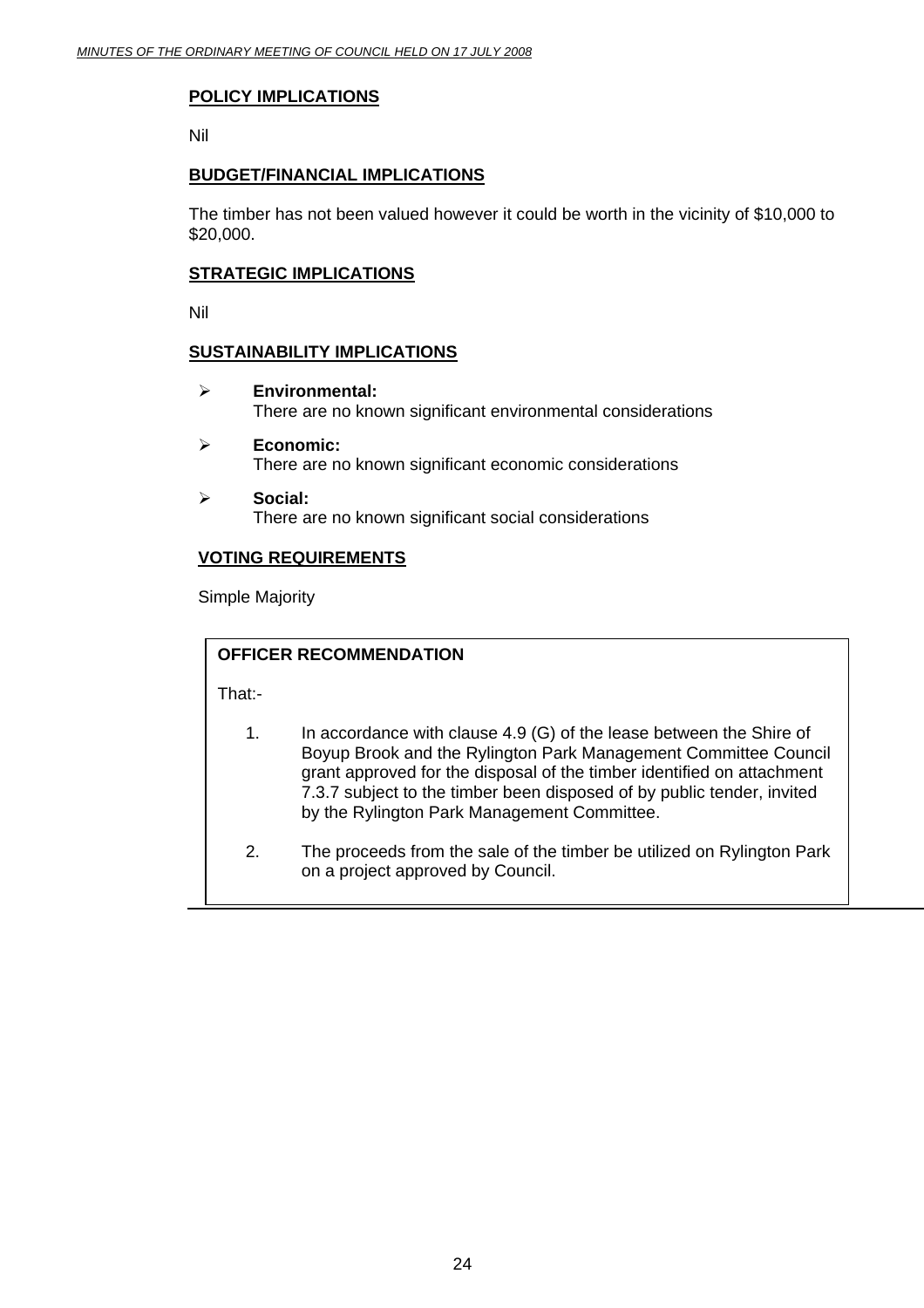#### **COUNCIL DECISION**

MOVED: Cr Giles SECONDED: Cr Piper

That:-

- 1. In accordance with clause 4.9 (G) of the lease between the Shire of Boyup Brook and the Rylington Park Management Committee Council grant approved for the disposal of the timber identified on attachment 7.3.7 subject to the timber been disposed of by public tender, invited by the Rylington Park Management Committee and the Shire Chief Executive Officer determining tenders.
- 2. The proceeds from the sale of the timber be utilized on Rylington Park on a project approved by Council.

CARRIED 6/0 Res 117/08

MOVED: Cr Giles SECONDED: Cr Piper

That the Chief Executive Officer be delegated authority to accept a tender.

CARRIED BY ABSOLUTE MAJORITY 6/0 Res 118/08

#### 7.3.8 **Proposal for Cabinet Assembling – No 10 Inglis Street**

| Location:                       | Lot 1 Inglis Street             |
|---------------------------------|---------------------------------|
| <b>Applicant:</b>               | <b>Ty Bancroft</b>              |
| <i>File:</i>                    | AS770                           |
| Disclosure of Officer Interest: | <b>None</b>                     |
| Date:                           | $8th$ July 2008                 |
| Author:                         | Pascoe Durtanovich - Acting CEO |
| <b>Authorising Officer:</b>     | not applicable                  |
| <b>Attachments:</b>             | No                              |

\_\_\_\_\_\_\_\_\_\_\_\_\_\_\_\_\_\_\_\_\_\_\_\_\_\_\_\_\_\_\_\_\_\_\_\_\_\_\_\_\_\_\_\_\_\_\_\_\_\_\_\_\_\_\_\_\_\_\_\_\_\_\_\_\_\_\_\_

#### **SUMMARY**

 Council has received an application for approval to conduct cabinet assembly activities at Lot 1 Inglis Street. This report recommends approval be granted, with conditions.

#### **BACKGROUND**

 Lot 1 Inglis Street is zoned commercial under the Shire of Boyup brook Town Planning Scheme. Buildings on the property consist of shop front, residential accommodation and workshop. The buildings are available for lease.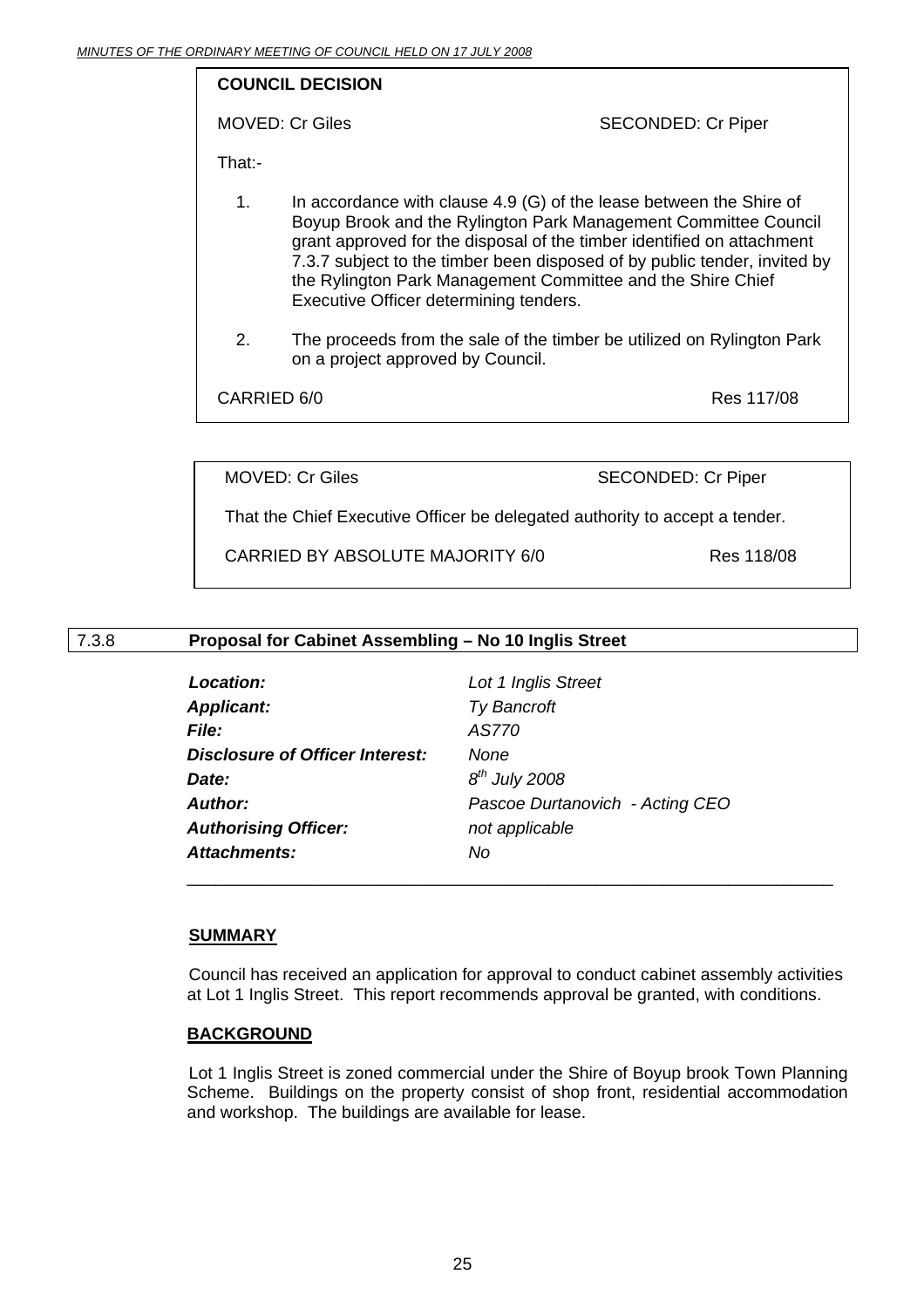The proponent, currently residing in the rural area, is seeking to establish his business in town. The shop front will be used to run the administration side of the business and the shed for cabinet assembly. No heavy machinery will be run at anytime. All jobs will be pre cut in Kojonup and assembled in the subject premises, the only machinery to be used is a compressor.

#### **COMMENT**

The activity proposed is not specifically covered in the Town Planning Scheme zoning table. The nearest use class is "Shop" which is a "P", permitted use.

The proponent does not wish to occupy the premises indefinitely, therefore approval for twelve months would be appropriate.

#### **CONSULTATION**

Not applicable

#### **STATUTORY ENVIRONMENT**

Town Planning Scheme No 2.

#### **POLICY IMPLICATIONS**

Nil

#### **BUDGET/FINANCIAL IMPLICATIONS**

Nil

#### **STRATEGIC IMPLICATIONS**

A high priority action in the Shire of Boyup Brook draft strategic plan is to encourage business development.

#### **SUSTAINABILITY IMPLICATIONS**

- ¾ **Environmental:**  There are no known significant environmental considerations
- ¾ **Economic:**  Additional industry, although small, will add to the economic return of the Shire.
- ¾ **Social:**  There are no known significant social considerations

#### **VOTING REQUIREMENTS**

Simple Majority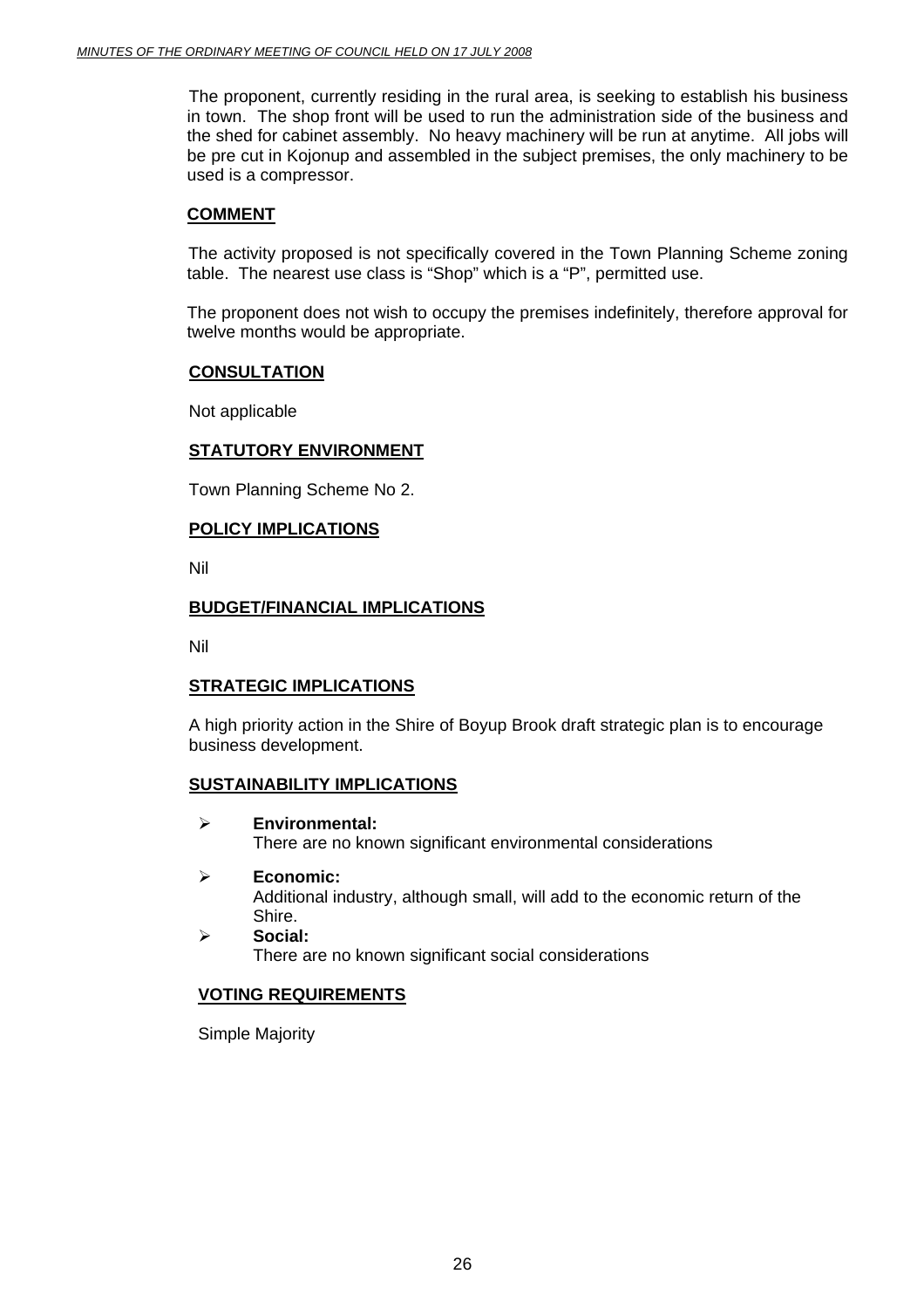#### **COUNCIL DECISION & OFFICER RECOMMENDATION**

MOVED: Cr Marshall SECONDED: Cr Muncey

That approval be granted for the use of Lot 1 Inglis Street for assembly of cabinet's subject to:-

- 1. Approval is for a twelve month period.
- 2. Any signage on the property to be approved by the Chief Executive Officer.

CARRIED 6/0 Res 119/08

#### **MEETING ADJOURNMENT**

MOVED: Cr Giles SECONDED: Cr Piper

That the meeting be adjourned for a 10 minute break.

CARRIED 6/0 Res 120/08

#### **RESUMPTION OF MEETING**

MOVED: Cr Broadhurst SECONDED: Cr Muncey

That the meeting be resumed.

CARRIED 6/0 Res 121/08

#### 7.3.9 **Adoption of 2007/08 Budget**

| <b>Location:</b>                       | Not applicable                 |
|----------------------------------------|--------------------------------|
| <b>Applicant:</b>                      | Not applicable                 |
| File:                                  | FM/9/002                       |
| <b>Disclosure of Officer Interest:</b> | None                           |
| Date:                                  | $8th$ July 2008                |
| <b>Author:</b>                         | Pascoe Durtanovich, Acting CEO |
| <b>Authorizing Officer:</b>            | Not applicable                 |
| <b>Attachments:</b>                    | Yes - Draft Budget             |
|                                        |                                |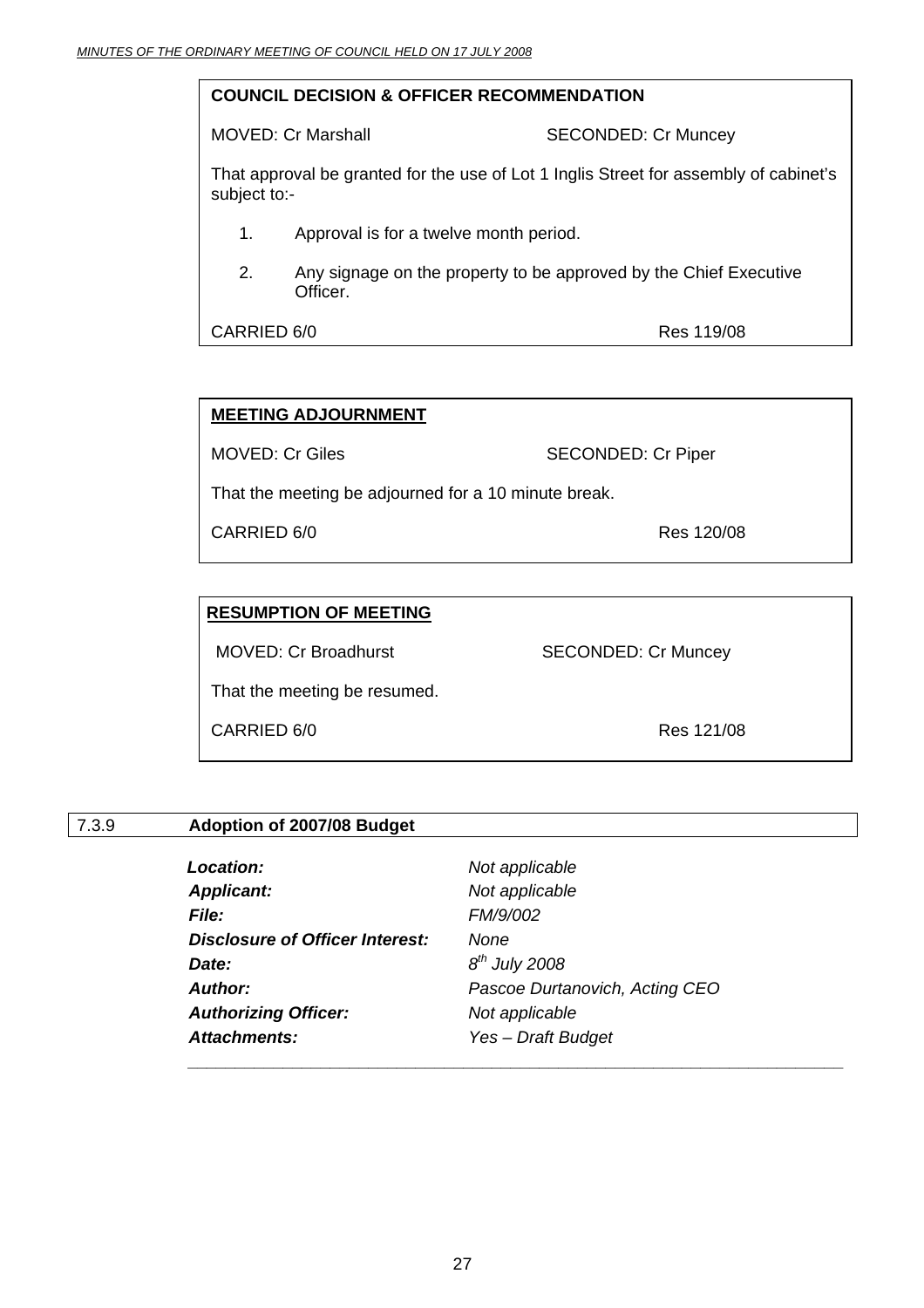MOVED: Cr Broadhurst SECONDED: Cr Marshall

That the Council move into a committee of the whole under clause 15.6 of the Standing Orders, Local Law No.1.to allow members free discussion on the matter.

CARRIED 6/0 Res 122/08

MOVED: Cr Giles SECONDED: Cr Broadhurst

That the Council moves out of committee of the whole under clause 15.6 of the Standing Orders, Local Law No.1.

CARRIED 6/0 Res 123/08

#### **SUMMARY**

Consideration and adoption of the 2008/09 draft budget.

#### **BACKGROUND**

A copy of the 2008/09 draft budget has been provided to Councillors.

The budget has been prepared with due regard to the Plan for the Future/Strategic plan, decisions made by Council during the past twelve months and directions given to staff following informal budget discussions.

#### **COMMENT**

As presented the draft budget allows for an overall, average rate increase for GRV (Gross Rental Values) properties and UV (Unimproved Values) of 5.93%.

The majority of rural areas (UV) have increased by 5.07% however this figure is elevated to 5.93% because the substantial increase in Rural Residential (formally Special Rural) valuations. GRV areas have increased by an average of 3.7%.

The minimum rate prepared is \$560 for both UV and GRV, compared to \$525 in 2007/08.

Kerbside waste collection charges are to be increased from \$140 to \$160 per annum.

#### **CONSULTATION**

Councillors and senior staff.

#### **STATUTORY OBLIGATIONS**

Local Government Act 1995 Local Government (Financial Management) Regulations.

#### **POLICY IMPLICATIONS**

Nil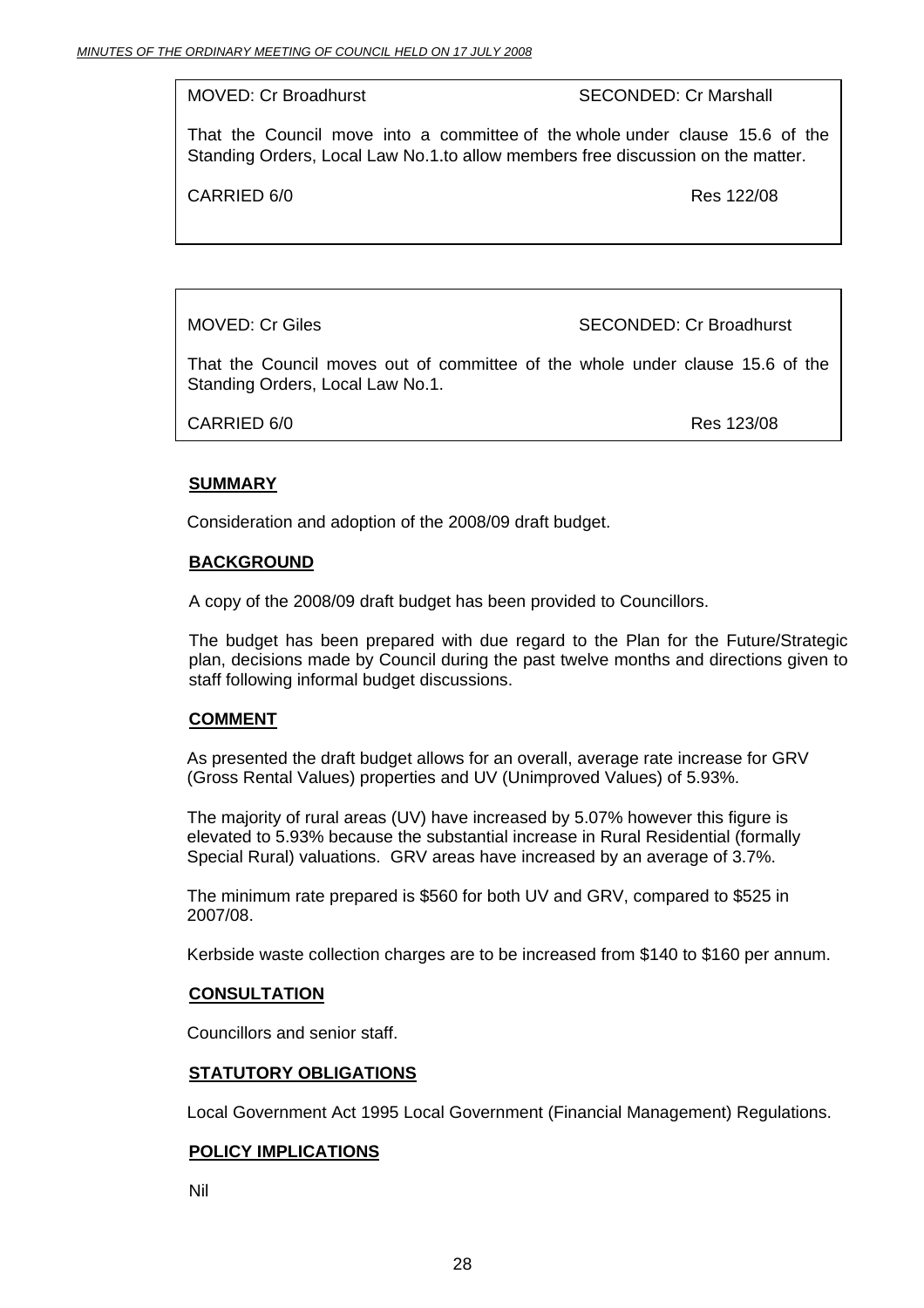#### **BUDGET/FINANCIAL IMPLICATIONS**

Not applicable

#### **STRATEGIC IMPLICATIONS**

Adoption of the budget will enable Council to provide the necessary services and facilities to ratepayers and residents.

#### **SUSTAINABILITY IMPLICATIONS**

#### ¾ **Environmental**

The budget reflects an increase in environmental initiations particularly with the employment of a part time Environmental Officer.

#### ¾ **Economic**

There are no specific economic development initiatives however expenditure on capital building works and area promotion will achieve economic stimulus.

#### ¾ **Social**

Maintenance of existing facilities, including roads, playing fields and recreation areas together with new capital works will ensure adequate facilities and services are maintained for the community.

#### **VOTING REQUIREMENTS**

Absolute Majority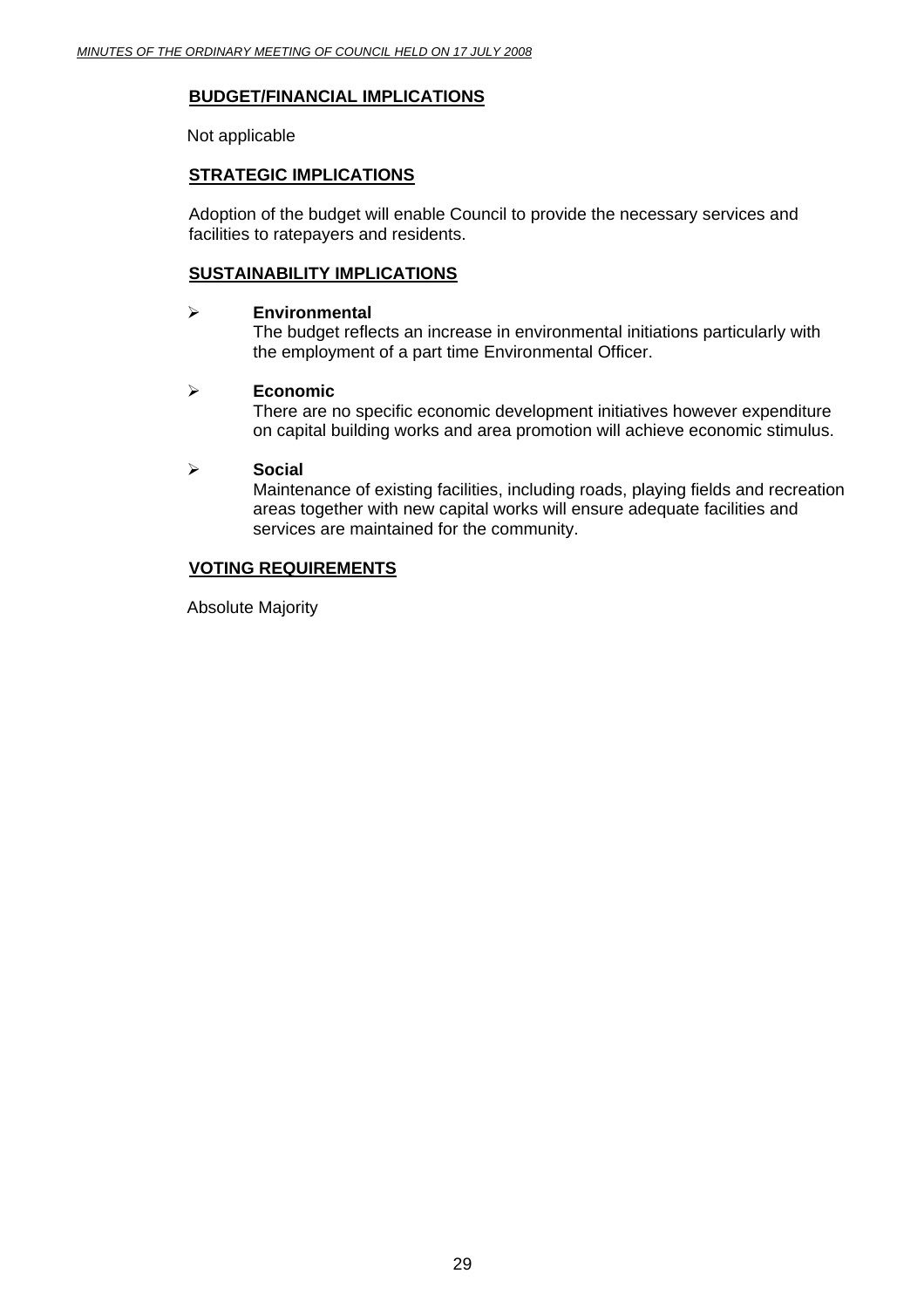#### **OFFICER RECOMMENDATION**

| 1.  | Fees & Charges<br>That the Schedule of Fees & Charges as per Attachment 1 of the 2008/09 budget papers<br>be adopted.                                                                                                                                                                                                                                      |
|-----|------------------------------------------------------------------------------------------------------------------------------------------------------------------------------------------------------------------------------------------------------------------------------------------------------------------------------------------------------------|
| 2.  | <b>Minimum Rate</b><br>That the Minimum Rate for the 2008/09 year be set at \$.                                                                                                                                                                                                                                                                            |
| 3.  | Rates in the Dollar<br>That Council sets the Rates in the dollar for the 2008/09 year as:<br>Gross Rental Value (GRV) Rate - cents<br>$\bullet$<br>Unimproved Value (UV) Rate - cents<br>$\bullet$                                                                                                                                                         |
| 4.  | <b>Kerbside Waste Collection</b><br>1 x 240 litre bin per week commercial and residential \$                                                                                                                                                                                                                                                               |
| 5.  | Due Date for Payment of Rates & Charges<br>That Council in accordance with the Local Government Financial Management<br>Regulations 1996 - Clause 64 (1) set the due date for the single payment of a rate and<br>charges for the 2008/09 financial year to be                                                                                             |
| 6.  | Due Date for Payments of Rate Instalments<br>That Council in accordance with the Local Government Financial Management<br>Regulations 1996 - Clause 64 (2) set the due date for the payment of rate instalments for<br>the 2008/09 financial year as follows:                                                                                              |
|     | <b>First Instalment</b><br>Second Instalment<br>Third Instalment<br>Fourth Instalment                                                                                                                                                                                                                                                                      |
| 7.  | <b>Administration Charge on Instalments</b><br>That Council in accordance with Section 6.45 (3) of the Local Government Act 1995 and<br>the Local Government Financial Management Regulations 1996 - Clause 67 set an<br>administration charge of \$10 per rate instalment notice for the 2008/09 financial year<br>where the instalment plan is selected. |
| 8.  | Interest on Rate Instalments<br>That Council in accordance with Section 6.45 (3) of the Local Government Act 1995 and<br>the Local Government Financial Management Regulations 1996 - Clause 68 sets an<br>additional charge by the way of Interest where the instalment plan is selected, an interest<br>rate of 5.5% for the 2008/09 financial year.     |
| 9.  | Late Payment Interest Charge<br>That Council in accordance with Section 6.51 (1) of the Local Government Act 1995 and<br>the Local Government Financial Management Regulations 1996 - Clause 70 set an<br>interest rate of 11% for the 2008/09 financial year as penalty interest for the late payment<br>of rates and charges.                            |
| 10. | Reserve Funds<br>That Council in accordance with Section 6.11 of the Local Government Act 1995 allocate<br>funds to and from the Reserve Funds for the financial year ending June 30, 2009 as<br>specified in the 2007/08 budget document.                                                                                                                 |
| 11. | <b>Trust Fund Budget</b><br>That Council adopt the Trust Fund Budget for the financial year ending June 30 2009 as<br>per the budget document.                                                                                                                                                                                                             |
| 12. | <b>Annual Fees and Allowances for Election Members</b><br>That the following Fees and Allowances for Elected Members for 2008/09 be set at:                                                                                                                                                                                                                |
|     | <b>Presidents Annual Local Government Allowance</b><br>Deputy Presidents Annual Local Government Allowance<br>Presidents Annual Attendance Fee<br><b>Councillors Annual Attendance Fee</b>                                                                                                                                                                 |
|     | 2007/08 Municipal Fund Budget<br>That the 2007/08 budget as presented incorporating the Schedule of Fees & Charges;<br>Minimum Rate; Rates in the Dollar; Significant Accounting Policies and Annual Fees and<br>Allowances for Elected Members be adopted.                                                                                                |
|     |                                                                                                                                                                                                                                                                                                                                                            |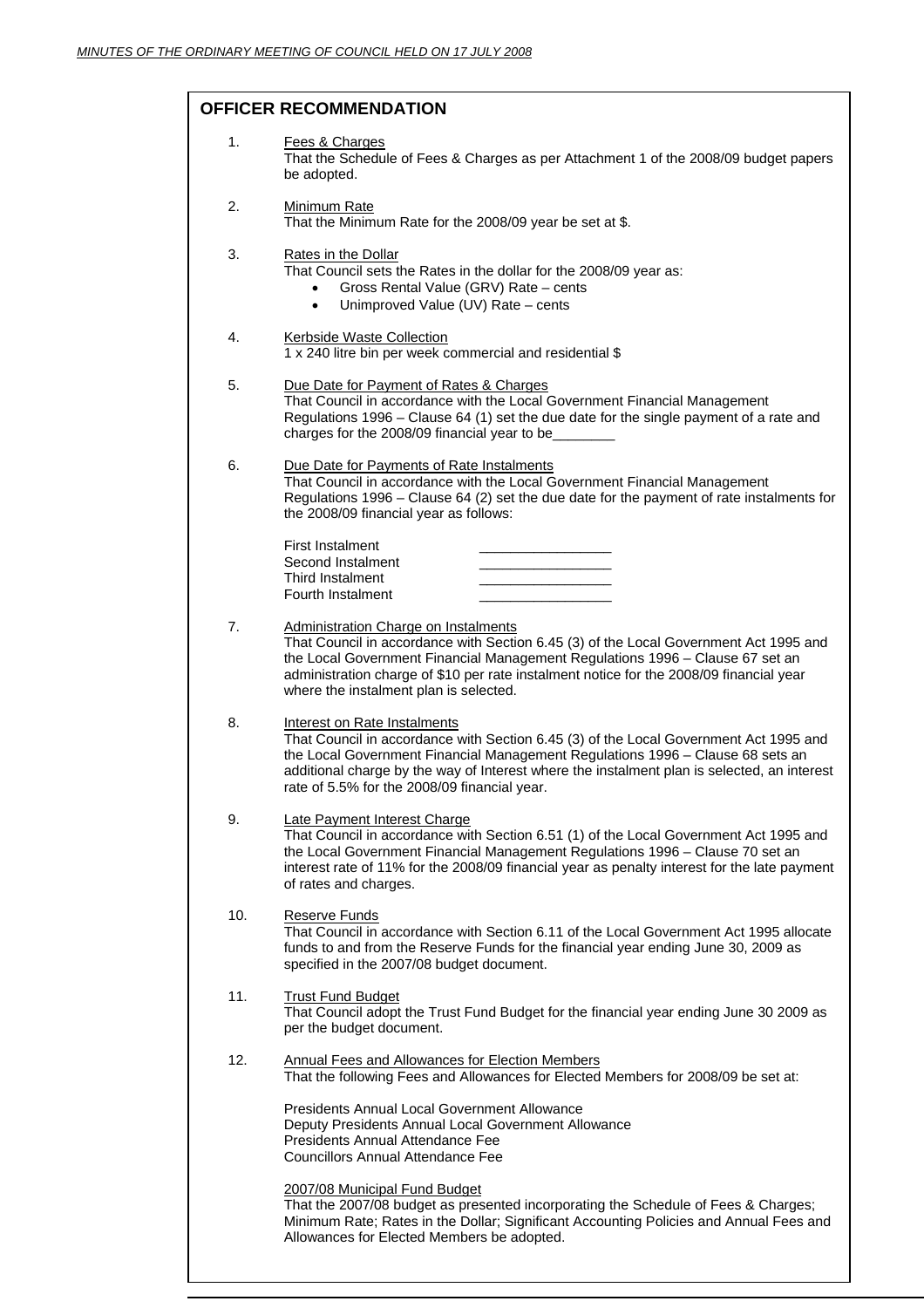#### **COUNCIL DECISION**

| <b>MOVED: Cr Broadhurst</b> | <b>SECONDED: Cr Muncey</b>                                                                                                                                                                                                                                                                                                                                                                                                                                                    |
|-----------------------------|-------------------------------------------------------------------------------------------------------------------------------------------------------------------------------------------------------------------------------------------------------------------------------------------------------------------------------------------------------------------------------------------------------------------------------------------------------------------------------|
| 1.                          | Fees & Charges<br>That the Schedule of Fees & Charges as per Attachment 1 of the 2008/09 budget papers<br>be adopted.                                                                                                                                                                                                                                                                                                                                                         |
| 2.                          | Minimum Rate<br>That the Minimum Rate for the 2008/09 year be set at \$560.00                                                                                                                                                                                                                                                                                                                                                                                                 |
| 3.                          | Rates in the Dollar<br>That Council sets the Rates in the dollar for the 2008/09 year as:<br>Gross Rental Value (GRV) Rate - 0.1386 cents<br>Unimproved Value (UV) Rate - 0.004414 cents<br>$\bullet$                                                                                                                                                                                                                                                                         |
| 4.                          | Kerbside Waste Collection<br>1 x 240 litre bin per week commercial and residential \$150.00                                                                                                                                                                                                                                                                                                                                                                                   |
| 5.                          | Due Date for Payment of Rates & Charges<br>That Council in accordance with the Local Government Financial Management Regulations<br>1996 – Clause 64 (1) set the due date for the single payment of a rate and charges for the<br>2008/09 financial year to be 5 <sup>th</sup> September 2008.                                                                                                                                                                                |
| 6.                          | Due Date for Payments of Rate Instalments<br>That Council in accordance with the Local Government Financial Management Regulations<br>1996 - Clause 64 (2) set the due date for the payment of rate instalments for the 2008/09<br>financial year as follows:<br>5 <sup>th</sup> September 2008<br><b>First Instalment</b><br>7 <sup>th</sup> November 2008<br>Second Instalment<br>9 <sup>th</sup> January 2009<br>Third Instalment<br>$6th$ March 2009<br>Fourth Instalment |
| 7.                          | <b>Administration Charge on Instalments</b><br>That Council in accordance with Section 6.45 (3) of the Local Government Act 1995 and<br>the Local Government Financial Management Regulations 1996 - Clause 67 set an<br>administration charge of \$10 per rate instalment notice for the 2008/09 financial year where<br>the instalment plan is selected.                                                                                                                    |
| 8.                          | Interest on Rate Instalments<br>That Council in accordance with Section 6.45 (3) of the Local Government Act 1995 and<br>the Local Government Financial Management Regulations 1996 - Clause 68 sets an<br>additional charge by the way of Interest where the instalment plan is selected, an interest<br>rate of 5.5% for the 2008/09 financial year.                                                                                                                        |
| 9.                          | Late Payment Interest Charge<br>That Council in accordance with Section 6.51 (1) of the Local Government Act 1995 and<br>the Local Government Financial Management Regulations 1996 - Clause 70 set an<br>interest rate of 11% for the 2008/09 financial year as penalty interest for the late payment<br>of rates and charges.                                                                                                                                               |
| 10.                         | Reserve Funds<br>That Council in accordance with Section 6.11 of the Local Government Act 1995 allocate<br>funds to and from the Reserve Funds for the financial year ending June 30, 2009 as<br>specified in the 2008/09 budget document.                                                                                                                                                                                                                                    |
| 11.                         | <b>Trust Fund Budget</b><br>That Council adopt the Trust Fund Budget for the financial year ending June 30 2009 as<br>per the budget document.                                                                                                                                                                                                                                                                                                                                |
| 12.                         | Annual Fees and Allowances for Election Members<br>That the following Fees and Allowances for Elected Members for 2008/09 be set at:                                                                                                                                                                                                                                                                                                                                          |
|                             | Presidents Annual Local Government Allowance - \$5,000<br>Deputy Presidents Annual Local Government Allowance - \$1.250<br>Presidents Annual Attendance Fee - \$5,000<br>Councillors Annual Attendance Fee - \$5,000                                                                                                                                                                                                                                                          |
| 13.                         | 2008/09 Municipal Fund Budget<br>That the 2008/09 budget as presented incorporating the Schedule of Fees & Charges;<br>Minimum Rate; Rates in the Dollar; Significant Accounting Policies and Annual Fees and<br>Allowances for Elected Members be adopted.                                                                                                                                                                                                                   |

31 CARRIED BY ABSOLUTE MAJORITY 6/0 Res 124/08